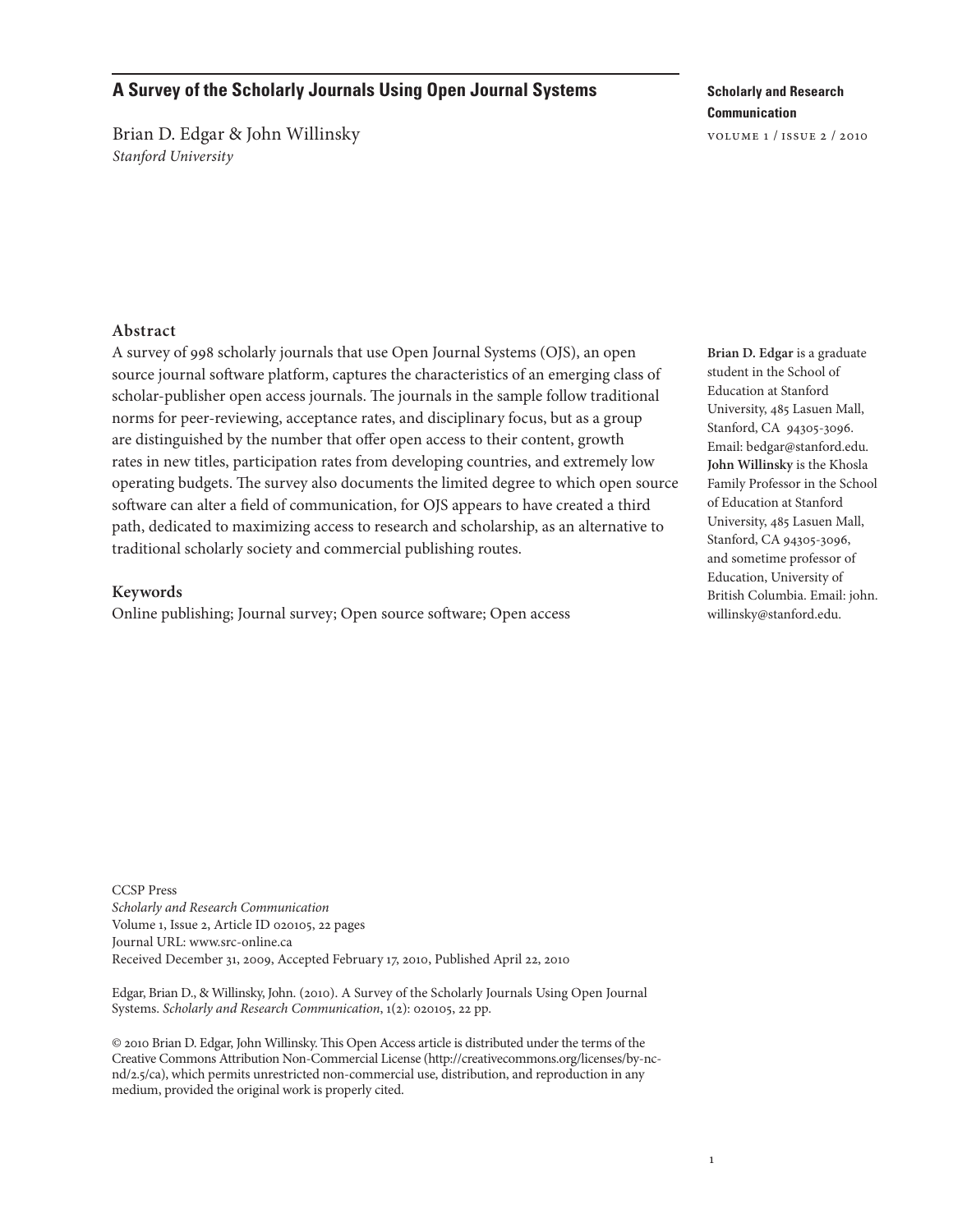volume 1 / issue 2 / 2010

#### **Introduction**

Open Journal Systems (OJS) is an online journal management and publishing platform that was first launched in 2002 as open source software freely distributed by the Public Knowledge Project (Willinsky, 2005).<sup>1</sup> The software had been developed as part of the Public Knowledge Project's research program at the University of British Columbia (UBC) in Vancouver, Canada, under the direction of John Willinsky, with subsequent participation by Simon Fraser University Library, the Canadian Centre for Studies in Publishing, and Stanford University. OJS was originally programmed by undergraduate computer science students at UBC, led by Kevin Jamieson, with a research grant from the Social Sciences and Humanities Research Council of Canada that sought to explore the feasibility and consequences of helping print journals to publish their content online.

OJS was designed to manage the journal's workflow, from manuscript submission through review to editorial work and then publication, while offering a ready means of publishing an online edition and better managing the journal's operating costs (Willinsky, 2006). This system was developed within a climate of concern among journal editors and staff over the costs and means of moving from print to online editions, as well as over the viability of open access models (by which, for example, authors make articles freely available through online institutional repositories and journals make their content freely accessible to readers). These concerns continue to affect social science and humanities journals published by small societies and groups of scholars (Lorimer, Lynch, & Provençal, 2006).

This study reports on the OJS experiment, involving the introduction of open source software systems into a site of considerable transformation, namely scholarly communication in the twenty-first century. OJS is but one of a number of open source journal management systems (see Cyzyk & Choudhury, 2008, for a review of comparable systems). It is being used by approximately 5,000 journals, has had 19 upgrade releases since its was first made available in 2002, and is now available in 20 languages. It is currently supported by a team of programmers led by Alec Smecher and managed by Brian Owen, in association with Simon Fraser University Library, with funding from a variety of granting agencies and, to a lesser degree, service and hosting contracts.

In March 2009, we conducted our first survey of journals that deploy OJS, and this article reports on the results of that survey, to which 998 editors or staff members responded. The results point to how these journals – largely independent, scholarpublished titles with roughly half originating in the developing world – are not otherwise represented in current and pressing discussions on the future of scholarly publishing, especially when it comes to matters of journal costs, revenues, and publishing models. This article begins with a brief review of select previous surveys of scholarly journals, looking specifically at questions that bear on this current study, including the steady growth of journals, the distribution of different publisher types, and the variance in costs involved in journal publishing.

### **Previous journal surveys**

David A. Kronick (1961), in his survey of seventeenth- and eighteenth-century journals, has found continuing concerns over the journal's role in the fragmentation of knowledge, the tendency of journals to go out of business within five years (1961), and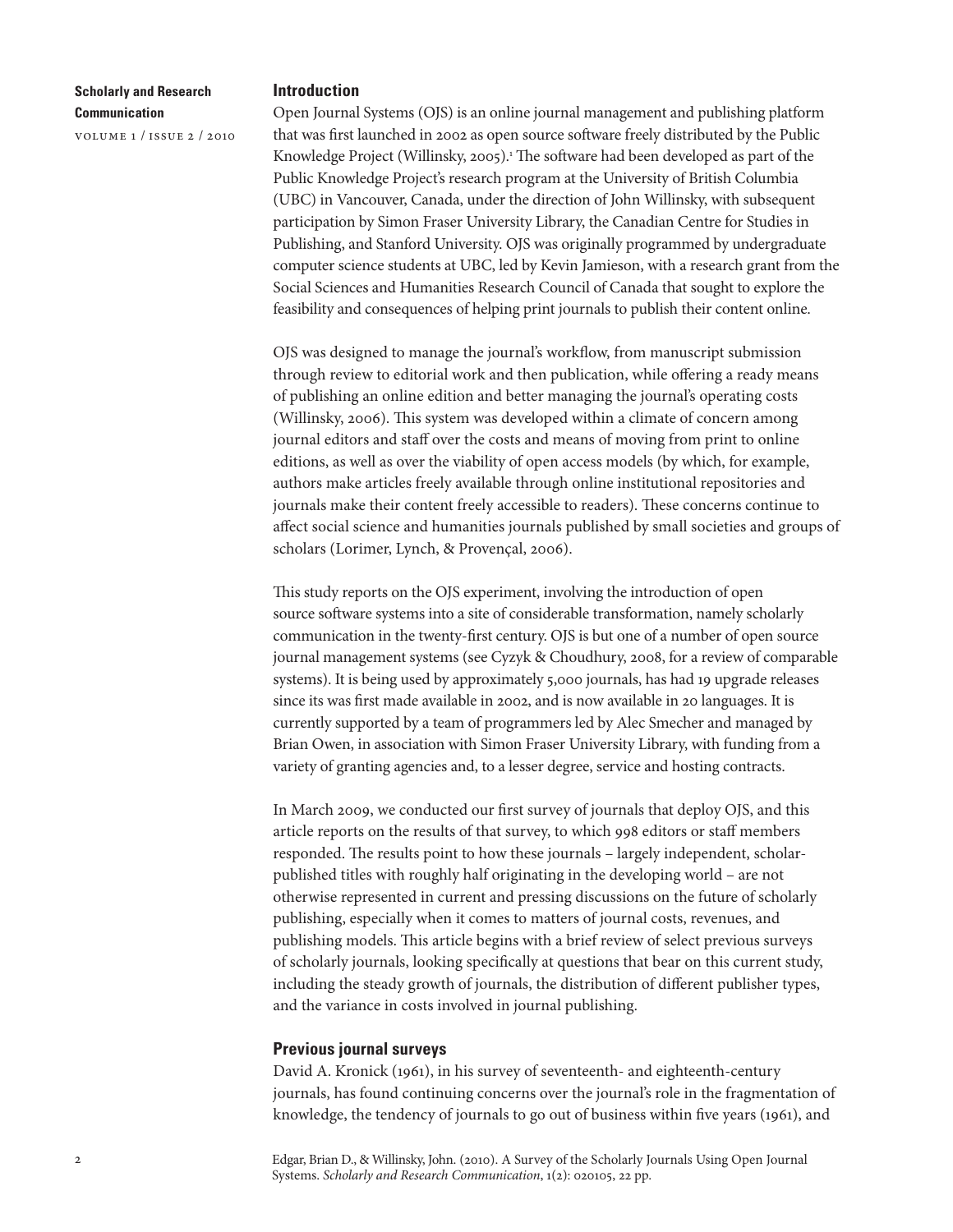the need for multiple reviewers (2004). Kronick also documents the early preponderance of independent journals (neither society nor commercially published) – particularly pertinent to this survey – with that dominance persisting until the middle of the nineteenth century, after which society-sponsored journals prevailed, followed by, in the latter half of the twentieth century, the growing market share of corporate journal publishers (2004).

In terms of contemporary journal publishing, the U.S. National Science Foundation's Office of Science Information Service (OSIS) conducted and sponsored a number of surveys. In 1954, Robert Tumbleson and Helen L. Brownson published an OSIS study of 100 journals, establishing that editorial costs ranged from 2 to 11% of the journal's total expenses, while printing-related costs ranged from 65 to 80%, with the higher figure holding for the relatively common smaller-circulation journals, with less than 1,000 subscribers. Authors faced publication charges with 16 of the journals, while an additional 11 charged for publishing "longer" articles (1954, p. 359).

In a 1959 study, OSIS found that 80% of the 262 scholarly journals surveyed were published by scholarly societies, with 13% published by commercial presses, and 7% by university publishers (OSIS, 1964). The university and society journals were older and more established, with average ages of 41 and 33 years, respectively, compared to the average age of the commercial journals, which was 17 years. During the previous 10 year period, from 1949 to 1959, 74 new journals were launched, with 26% published by commercial ventures, suggesting that the commercial publishers were beginning to take a more active role in launching new journals compared to the scholarly societies, in a trend that would continue through to the end of the century and beyond (Willinsky, 2009).

The OSIS study established that subscriptions to the commercial publishers' journals cost twice as much as those for scholarly society and university journals. The study also estimated the average operating costs per journal to be \$31,500 (in 2008 dollars), of which 68% could be attributed to printing costs. Editors were reported to be working 711 hours annually on their journals. Forty percent of them were receiving some form of remuneration for these efforts, with editors of commercially published journals tending to work fewer hours (478 hours on average) while being somewhat more likely (52%) to be paid. Journals were also growing larger during this period, with a 52% increase in the number of articles published per journal from 1949 to 1959, moving from 83 articles to 126 articles per year. However, society and commercial journals were also making efforts to reduce the length of individual articles and print more words per page as a means of decreasing production costs. University presses, on the other hand, continued to print longer articles with fewer words per page than society and commercial presses. The authors of the OSIS study note ominously that "if they are to continue to publish journals, [university presses] will probably, very soon, have to face the stern realities of economics that the society journals are in the midst of combating" (1964, p. 16).

In 1976, Bernard M. Fry and Herbert S. White found that, in a survey of 254 U.S. journals, 114 of the titles were published by scholarly societies, with 50 titles held by commercial publishers and 34 titles handled by university presses, leaving 56 titles in the category of "other." Fry and White found that between 1969 and 1973, the number of journals grew by 3.9% overall, although this growth rate was now more than double for commercial publishers. As well, commercially published journals were nearly double in size of those

# **Scholarly and Research Communication**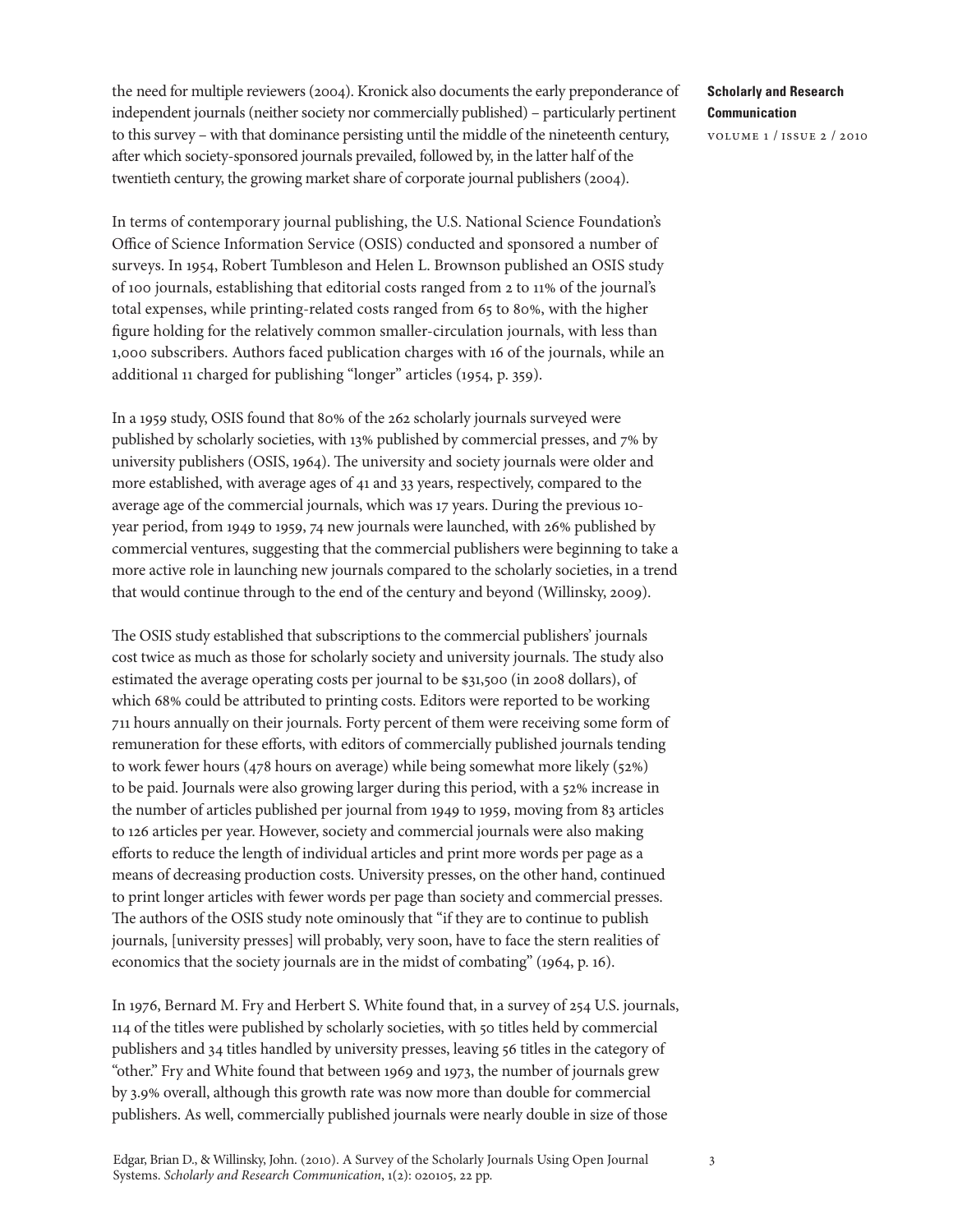volume 1 / issue 2 / 2010

from other publishers (with 1,010 pages annually), justifying their additional costs and demonstrating their willingness and ability to respond to the increased research output experienced during this period.<sup>2</sup> Fry and White (1967) also found the situation for scholarly society journals, as well as for university press journals, "depressed and depressing," with university presses consistently losing money, while societies managed to recoup roughly a 3% surplus from subscription sales over their costs (p. 81). Commercial publishers, on the other hand, had returns in the area of 11 to 14%, partially through their ability to attract a greater proportion of international subscribers. Fry and White hoped that better information about the costs of publishing might lead to "proposed joint actions by publishers and research libraries aimed at achieving cooperative and reasonable results to both communities" (p. 1). The situation also called for, in their eyes, federal subsidies for libraries, publishers, and authors.

Soon after Fry and White, Fritz Machlup and Kenneth Leeson (1978) published a study of 171 journals, evenly divided between society and commercial publishers. Machlup and Leeson also found that university presses lost money, while society and commercial publishers were increasing prices, generating surpluses of \$193,030 (in 1975 dollars) in the case of societies and \$133,800 among commercial presses. However, the size of the price increases favoured the commercial publishers, which were in this period charging twice the price of society journals on average (and six times that of university press journals), although commercial publishers did offer larger journals. The publishing costs for the journals varied from \$10,200 to \$1,195,800 annually, with a mean of \$214,000.<sup>3</sup>

At the beginning of the twenty-first century, Carol Tenopir and Donald W. King (2000) reported that among 6,771 titles published in the United States in 1995, 40% were commercially published, 23% by scholarly societies, 16% by educational publishers including university presses, and 21% by "others" (p. 237). Tenopir and King estimate that publication expenditures were \$4,550 per article or \$325 per page in 1995, with \$20 per manuscript page spent for "manuscript receipt processing, the selection of at least two reviewers, and review processing" (p. 257). They also estimate that for a new journal, it would take an investment of \$63,187 in advance of printing the first issue, while for an electronic journal they report that the American Psychological Association estimated start-up costs of \$181,000 for basic system costs and licensing fees.

In 2007, after reviewing "hundreds of publications on the topics of the cost and price of journal publishing," Donald W. King (2007) noted how this literature was marked by inconsistencies in measurement and ambiguities in the very terms and concepts used (2007, p. 85). Still, King was able to summarize a dozen studies on the question of firstcopy publishing costs (excluding distribution costs) in 2006 dollars, showing a range from \$450 to \$2,500 per article, for one study of 10 publishers, to \$2,540 to \$11,420 per article for an MIT Press study. To those "fixed, direct costs," King points out that expenses needed to be added for "conducting business," which includes "headquarters, general and administrative (G&A), and overhead[,]" increasing the per-article expense by 20 and 50% (p. 99).4 King provides an explanation for the wide variation in costs among publishers that includes such factors as rejection rates and "the characteristics of resources employed" (p. 104).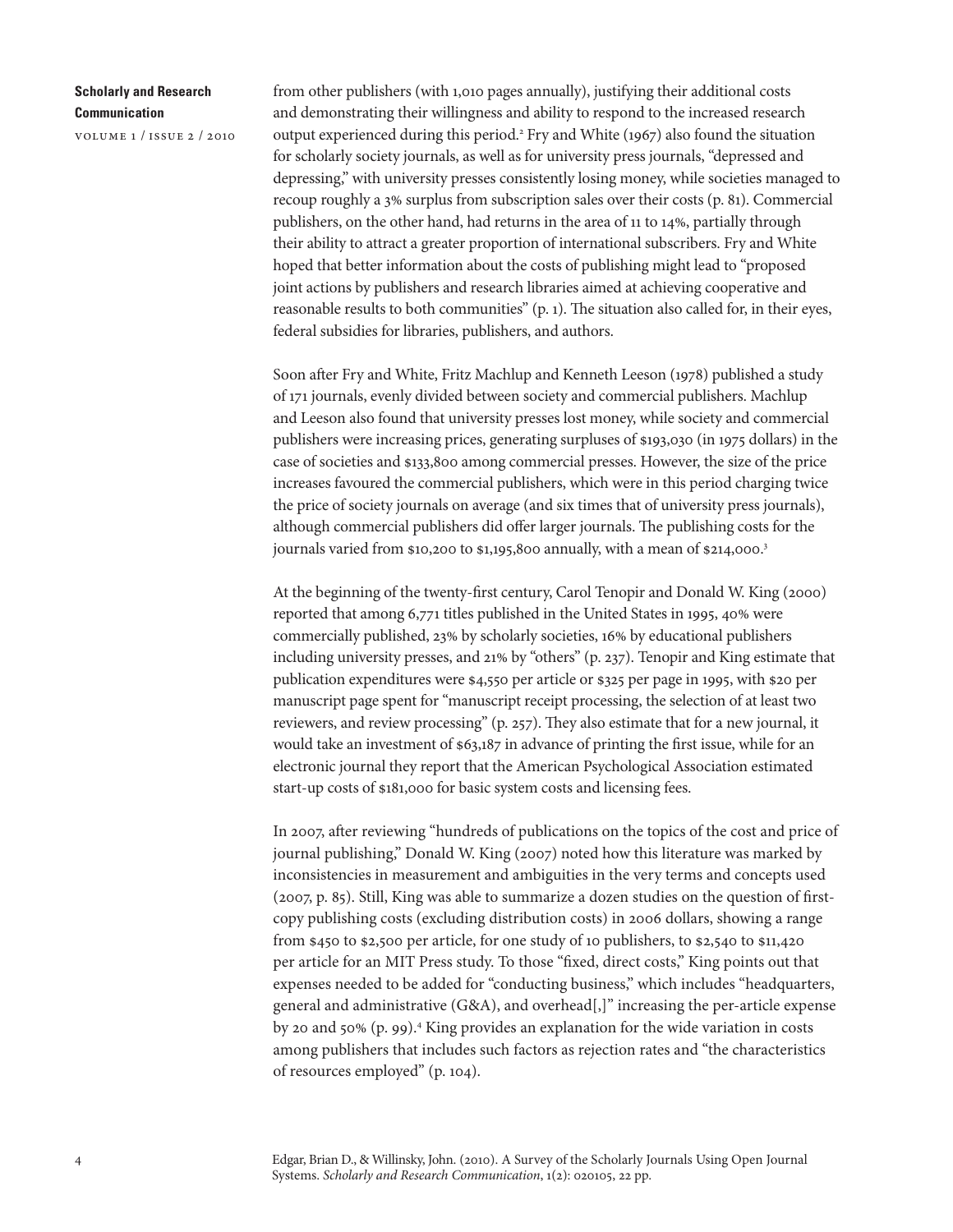Also since the turn of the century, a number of surveys have focused on the impact that open access to research is having on the citation and "hit" rate of the scholarly literature (Hitchcock, 2009). These surveys have established that when open access is provided to an article, whether through authors self-archiving their own article or having it published in an open access journal (Harnad et al., 2008), open access has been shown to lead to an increase in readership (e.g., Davis, Lewenstein, Simon, Booth, & Connolly, 2008) and an increase in citations (e.g., Eysenbach, 2006) when compared to similar work that has not been made open access.

Finally, Mark Ware and Michael Mabe (2009) have recently released *The STM Report: An Overview of Scientific and Scholarly Journals Publishing* (2009), which sets out the scale of an \$8-billion industry (for STM journals), representing 25,000 titles (across all fields), with that number growing at a rate of 3.5% a year over the past two centuries. Ware and Mabe point to how commercial publishers now constitute 64% of the journals listed in the highly selective ISI Web of Science index.5 They hold that the number of active authors drives the scale of publishing, with only 20% of the estimated 5.5-10 million researchers worldwide active in the sense of having published more than once. That the increase in the number of journal titles (and number of articles) currently matches growth of "US R&D workers" (p. 23) only adds to the sense of constrained global participation in scholarly publishing. Ware and Mabe report that 90% of journals in all academic areas are now online, with only 2% of these titles publishing in an open access format. They estimate that the cost of seeing through an article to publication, "excluding non-cash peer review costs" (p. 52), at \$3,800.<sup>6</sup> They note both that this figure is higher than the typical "article processing fees" that are now charged by open access biomedical journals, while also observing that such fees cannot be applied to all fields, given that 25% of researchers work in developing countries and 60% do not have "separately identifiable research funding" (p. 52) that might cover those costs.7

This brief survey of research on scholarly journal publishing points to the challenges of formulating an accurate, systematic picture. Judging by the estimates provided, very different economic models have developed over time among profit and nonprofit publishing interests for providing essentially the same services in publishing the research article. It is not clear the degree to which the large differences in costs and pricing are necessary or how well they serve the larger scholarly communication goals of advancing research and scholarship. The study presented here further complicates the picture by presenting data that only adds to the difference in costs presented in the previous studies, but it also demonstrates a revitalization of the independent journal that has not been well represented in previous studies. This loosely grouped class of journals, sharing a common open source software system, casts new light on, among other things, journal cost structures (fixed, direct, and indirect); the growing dominance of the commercial publishers; the sense of a steady, modest growth rate in journal titles; and the participation, more generally, of researchers in the production of research and scholarship on a globally accessible scale.

### **Methodology**

The sample for this study was assembled by conducting a search on distinct terms used by the Open Journal Systems software, leading to the identification of a pool of 3,000 titles in January 2009, after eliminating those that were clearly demonstration or test installations.

**Scholarly and Research Communication**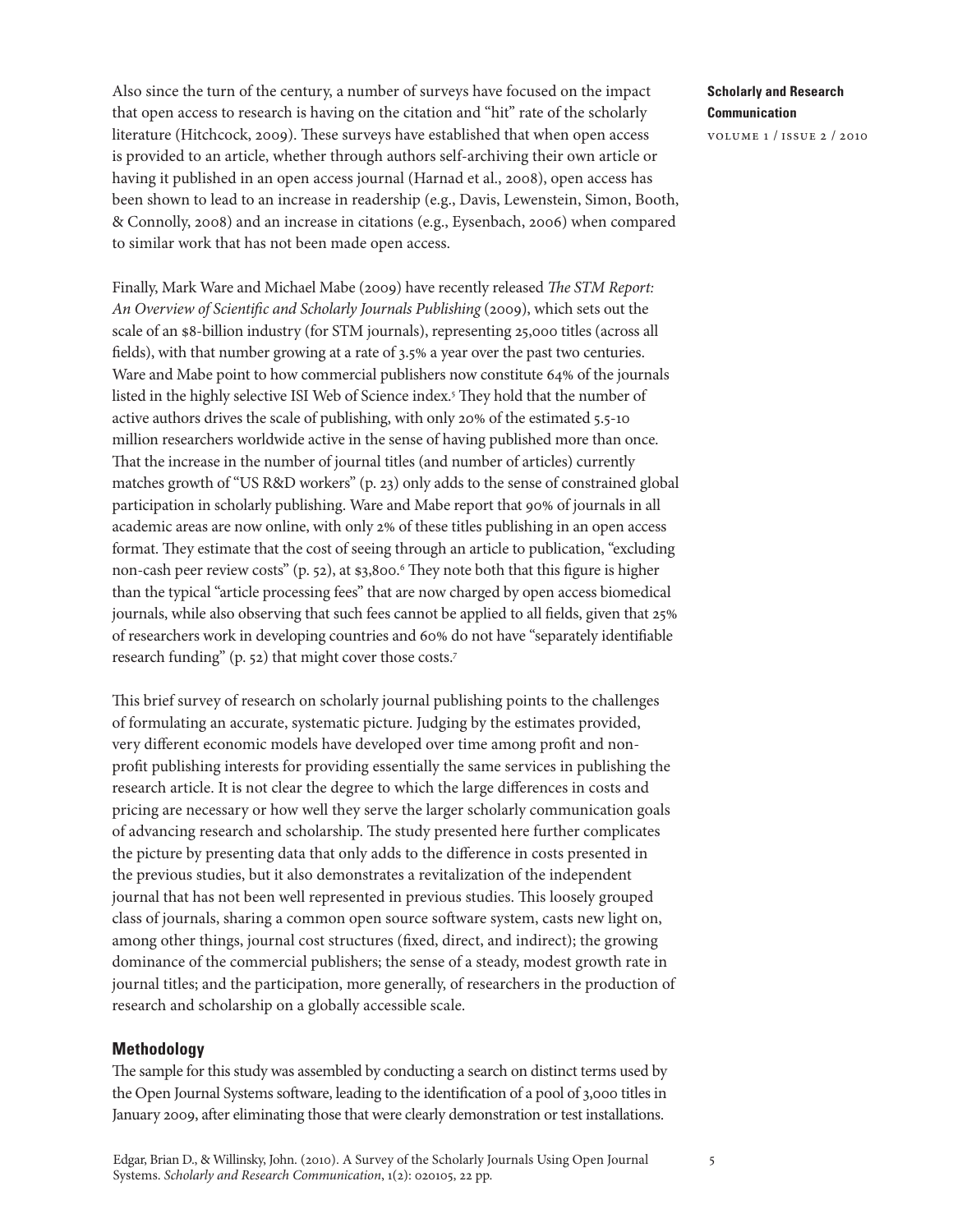volume 1 / issue 2 / 2010

Some of the journals we retained in our sample had not yet published an issue (and some had been established prior to 1900). From the journal sites that we have ascertained, we were able to locate a contact name and email address for what proved to be 2,748 editors or journal managers (as some journals had out-of-date email addresses), to which we sent an invitation to participate in an online survey that was hosted by Survey Monkey.

The survey included sections on journal basics, editorial process, economic model, readership and indexes, contributions and challenges. Of the 2,748 invitations that we believe were received, 998 provided usable responses to the survey, for a response rate of 36%. The survey was in English, and given the variety of languages into which OJS has been translated, this undoubtedly affected the distribution of responses, although each of the world's regions are represented in the surveys submitted, with South America the strongest area of response, led in large measure by Brazil (see Figure 1).<sup>8</sup> With funding from the International Development Research Centre (IDRC), the International Network for the Availability of Scientific Publications (INASP), the McArthur Foundation, and the Mellon Foundation, the Public Knowledge Project has focused a good deal of its support, through workshops and other initiatives, on journals located in the "developing world," and these amounted to 47.9% of the sample that completed the survey.



**Figure 1: Distribution of journals using OJS by continent (***N***=987)**

### **Survey results**

### **1. Journal basics**

Among the close to 1,000 titles in this sample, 40% published research in the sciences, technology, and medicine; 30% were social science journals; and 11% were in the humanities (see Table 1). This distribution reflects the general pattern of take-up in online publishing, which has been led by the sciences, with the humanities still catching up. However, 19% of the journals in the study cut in interdisciplinary ways across these three broad areas, by publishing, for example, in global or regional studies, or by representing the work of a university or other institution. This list of journals also includes highly specialized titles – on virtual worlds, surveillance studies, architecture and environment, Foucault studies, violence injuries, clinical governance, which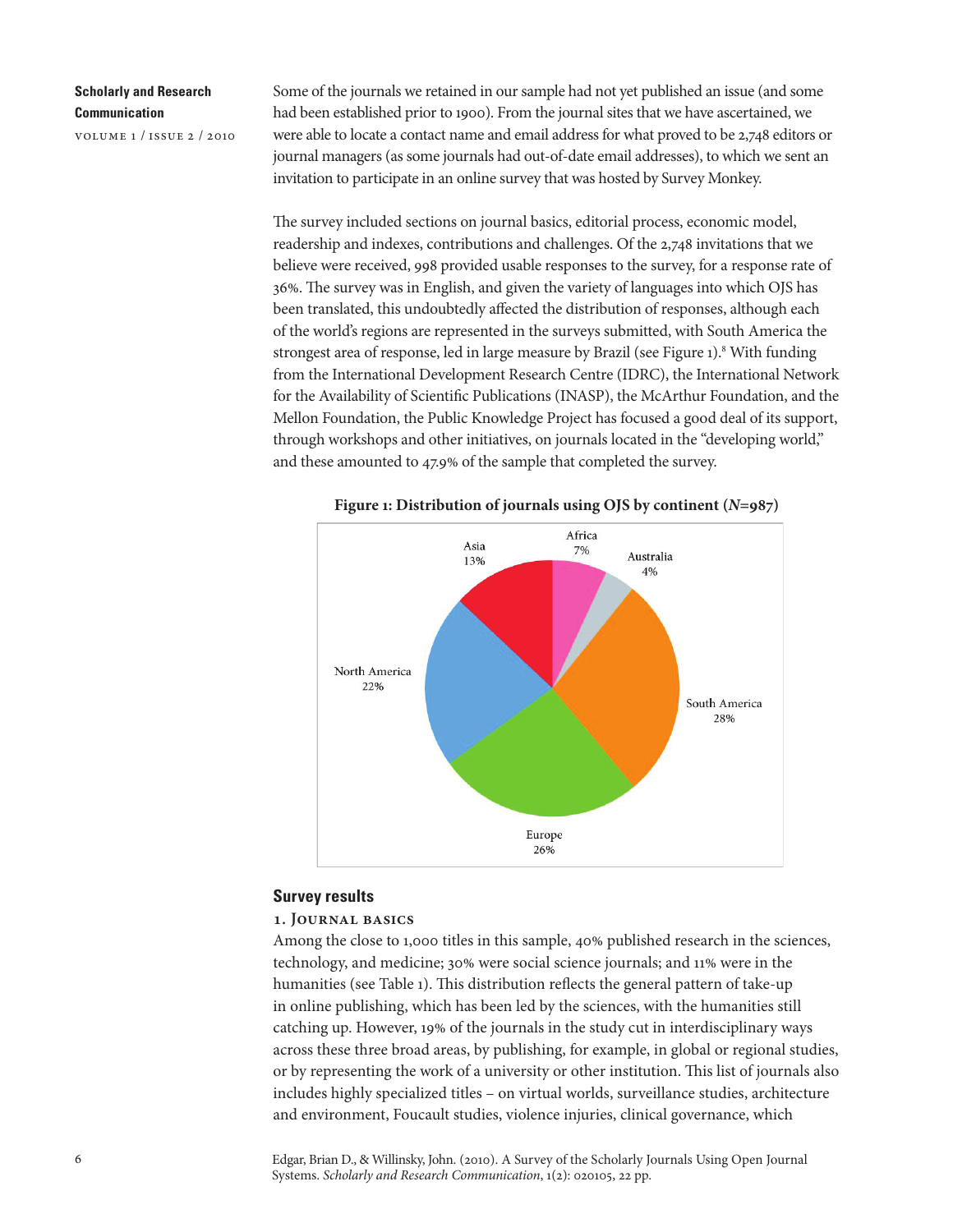suggest how scholar-publishers can more readily support the emergence of new areas of study and new approaches to scholarship. These have their risks, certainly, in terms of the proliferation and disappearance of titles, but can also be seen to open doors in the pursuit of academic freedom (Willinsky, Murray, Kendall, & Palepu, 2007).

# **Scholarly and Research Communication**

volume 1 / issue 2 / 2010

| Journal Topic Areas               | Journals $(\%)$ |
|-----------------------------------|-----------------|
| Sciences                          | 392(40)         |
| Social sciences                   | 298(30)         |
| General works (multidisciplinary) | 182(19)         |
| Humanities                        | 108(11)         |
|                                   |                 |

### **Table 1: Journal topic areas by number of journals**

In marked contrast to the findings of other studies, only 6% of these journals are published by commercial houses compared to the 64% reported by Ware and Mabe (2009) and Crow (2005). Scholarly societies published 32% of the titles in this sample, exceeding the 23% that Crow found scholarly societies "self-publishing" in his study of journals as a whole (with societies having turned over 17% of the journals being published to commercial publishers to publish on the society's behalf). This leaves the vast majority of the journals in this sample as published or sponsored by an academic department (51%), a non-profit publisher (16%), a research unit (10%), or an independent group (10%), although these percentages cannot be added up, as respondents could choose more than one sponsor (see Table 2). As well, it needs to be allowed that commercially published journals would be less likely to complete such a survey, given a noted reluctance among this constituency to share information about publishing practices (Houghton et al., 2009). Still, these results suggest that the majority of these journals fall into what can be identified as the independent or scholar-publisher titles.

| Journal Sponsor                  | Journals (%) |
|----------------------------------|--------------|
| Academic department              | 491(51)      |
| Scholarly association or society | 307(32)      |
| Non-profit publisher             | 153(16)      |
| Research unit                    | 145(15)      |
| Independent group                | 93(10)       |
| Commercial publisher             | 58(6)        |
| Other                            | 150(16)      |

#### **Table 2: Sponsoring organizations by number of journals**

Note: Respondents were able to select more than one sponsor or publisher.

The majority of the journals using OJS are twenty-first-century products of the digital era (see Figure 2). The number of journals employing OJS has been growing at a rate of 81% per year on average since the software was launched in 2002 (see Figure 2). The number of new journals using this software to start publishing has been increasing at a rate of 47%, beginning in 2005 when the software began to catch on. This level of growth can be compared to Ware and Mabe's (2009) finding that "the number of peer reviewed journals published annually has been growing at a very steady rate of about 3.5% per year for over three centuries" (p. 18). While OJS is helping a new wave of journals get established, at least five of the titles now using OJS were launched prior to 1900, and 216 titles were started prior to the appearance of the World Wide Web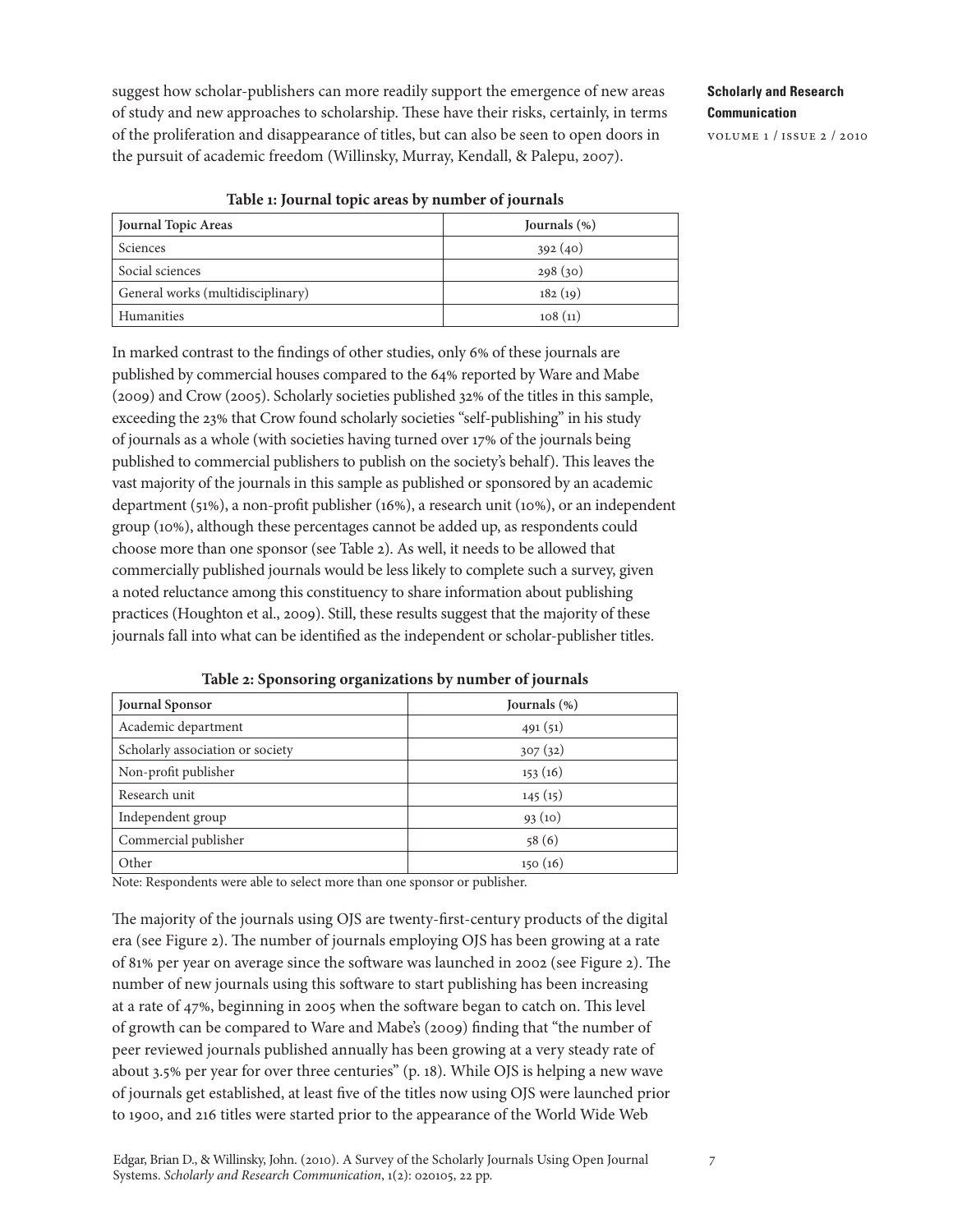volume 1 / issue 2 / 2010

in the early 1990s. As well, a small number of journals (7%) have taken advantage of OJS's capacity to import back issues to enable online readers to access issues that were published prior to the internet (see Table 3). Close to half of the journals (45%) report having had print editions at some point in their publishing histories, even as the majority of these journals printed less than 100 copies (with three journals printing over 5,000 copies). This suggests that roughly half the journals using this software are "born digital," with a majority of them using OJS from the outset.





Note: The survey was conducted in April of 2009 and thus the bar represents a third of a year.

|                     |     | $1872 -$ | 1901- | $1951 - 1961 - 1971$ |      |      | $1981-$ | 1991-          | 2001- |
|---------------------|-----|----------|-------|----------------------|------|------|---------|----------------|-------|
|                     |     | 1900     | 1950  | 1960                 | 1970 | 1980 | 1990    | 2000           | 2009  |
| Oldest issue online | 859 |          |       |                      |      | 19   | 21      | Q <sub>2</sub> | 704   |

#### **2. Editorial practices**

One measure of the size and vitality of the journals comes from the number of manuscript submissions they receive. In this case, submissions ranged from zero in the previous month for the 8% of journals that have yet to get underway (although they may be open and have yet to receive any submissions), to the small number (3%) that are taking in more than 60 submissions a month (see Table 4). The majority of the journals (52%) are receiving between 1 and 10 submissions a month. This reflects the "youth" of these journals as well as the fact that close to half of them are published in developing countries, where working conditions often do not support a very productive research culture (as faculty members have to hold multiple jobs to sustain a living). As for these journals' rate of publication, they produce 31 articles per year on average. This falls considerably short of Björk, Roos, and Lauri (2009) estimate for ISI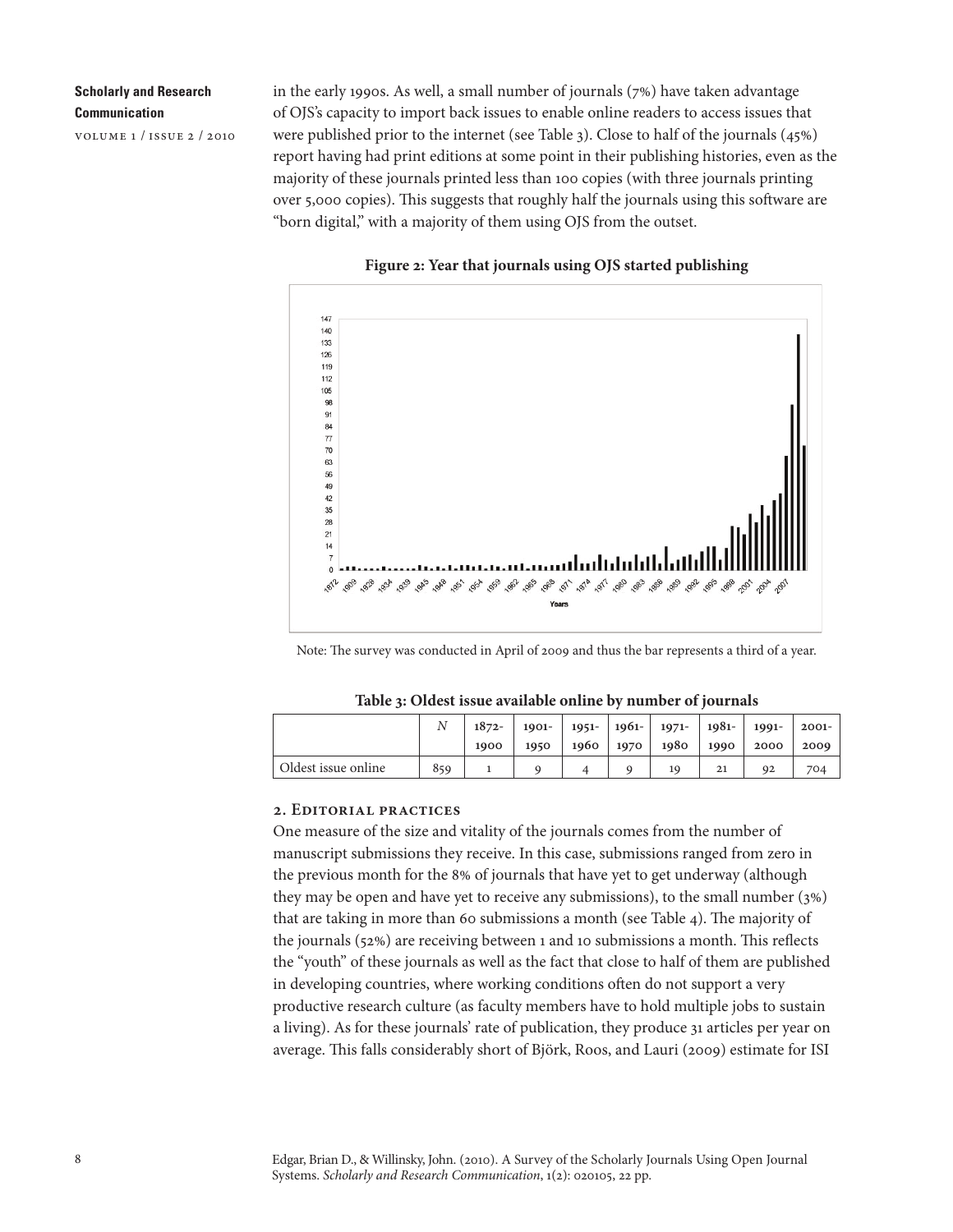Web of Science journals, which they place at 111 articles annually (with such productivity a quality measure for ISI), yet it does compare to the average of 26 articles they found among journals not listed in ISI.

### **Scholarly and Research Communication**

volume 1 / issue 2 / 2010

| Table 4: Submissions received in previous month and articles published |  |                                        |  |
|------------------------------------------------------------------------|--|----------------------------------------|--|
|                                                                        |  | in previous year by number of journals |  |

| Submissions/    | N                | $o^*$            | $1 - 10$ | $11 - 20$ | $21 - 30$         | $31 - 40$ | $41 - 50$         | $51 - 60$         | $\mathbf{r}$ |          |           |
|-----------------|------------------|------------------|----------|-----------|-------------------|-----------|-------------------|-------------------|--------------|----------|-----------|
| month           |                  |                  |          |           |                   |           |                   |                   | 60           |          |           |
| Journals (%)    | 919              | 76               | 530      | 184       | 58                | 30        | 8                 | 8                 | 25           |          |           |
|                 | (100)            | $\left(8\right)$ | (58)     | (20)      | (6)               | $_3)$     | $\left( 1\right)$ | $\left( 1\right)$ | $_{(3)}$     |          |           |
|                 |                  |                  |          |           |                   |           |                   |                   |              |          |           |
| Articles/Year   | $\boldsymbol{N}$ | $o^*$            | $1 - 10$ | $11 - 20$ | $21 - 30$         | $31 - 40$ | $41 - 50$         | $51 - 60$         | $\mathbf{r}$ | Articles | <b>SE</b> |
|                 |                  |                  |          |           |                   |           |                   |                   | 60           | Mean     |           |
| Journals $(\%)$ | 746              | 60               | 173      | 214       | 104               | 63        | 36                | 28                | 68           | 31       | 1.8       |
|                 | (100)            | $\left(8\right)$ | (23)     | (29)      | $\left( 4\right)$ | (8)       | (5)               | $\left( 4\right)$ | (و)          |          |           |

Note: Mean for articles per year includes journals that reported one or more articles published. Mean could not be calculated for submissions, as respondents selected a span of numbers rather than providing a discrete number.

\*The journal has not yet begun to accept submissions.

Articles submitted to a scholarly journal typically go through a peer review process. Within this sample of journals, 89% of the journals use external peer reviewers, with over half of the journals drawing reviewers from an international pool of scholars and assigning more than one reviewer to a paper (see Table 5). The review process is blind in the majority of cases, with authors' names kept from reviewers among 70% of the journals and reviewers' names kept from authors among 82% of the journals.

| <b>Editorial task</b>                                         | Journals (%) |
|---------------------------------------------------------------|--------------|
| Articles are reviewed by journal editors                      | 649(71)      |
| Articles are reviewed by outside (or external) peer reviewers | 818(89)      |
| Peer reviewers are drawn from an international pool           | 526(57)      |
| More than one reviewer is assigned to a paper                 | 753(82)      |
| Reviewers do not see authors' names                           | 644(70)      |
| Peer reviewers' names are not shared with authors             | 750 (82)     |

A journal's acceptance rate for submissions, after this review process, is typically regarded as one measure of journal quality (see Table 6). Of the journals actively publishing issues in this sample, the acceptance rate was relatively evenly distributed, with 115 journals having a very lenient acceptance rate of over 90% and 155 journals having a very stringent acceptance rate of below 30%. Houghton et al. (2009) report a "consensus from the literature" that places the rejection rate at 40 to 60%, which a majority of the journals in this sample adhere to or exceed in rigour (p. 154).

**Table 6: Percentage of articles accepted for publication by number of journals (***N***=845)**

| Acceptance rate |  |  |  | $\vert$ < 20% $\vert$ 21-30% $\vert$ 31-40% $\vert$ 41-50% $\vert$ 51-60% $\vert$ 61-70% $\vert$ 71-80% $\vert$ > 80% |  |
|-----------------|--|--|--|-----------------------------------------------------------------------------------------------------------------------|--|
| Journals (%)    |  |  |  | 65(8) 90(11) 110(13) 113(13) 97(12) 137(16) 118(14) 115(14)                                                           |  |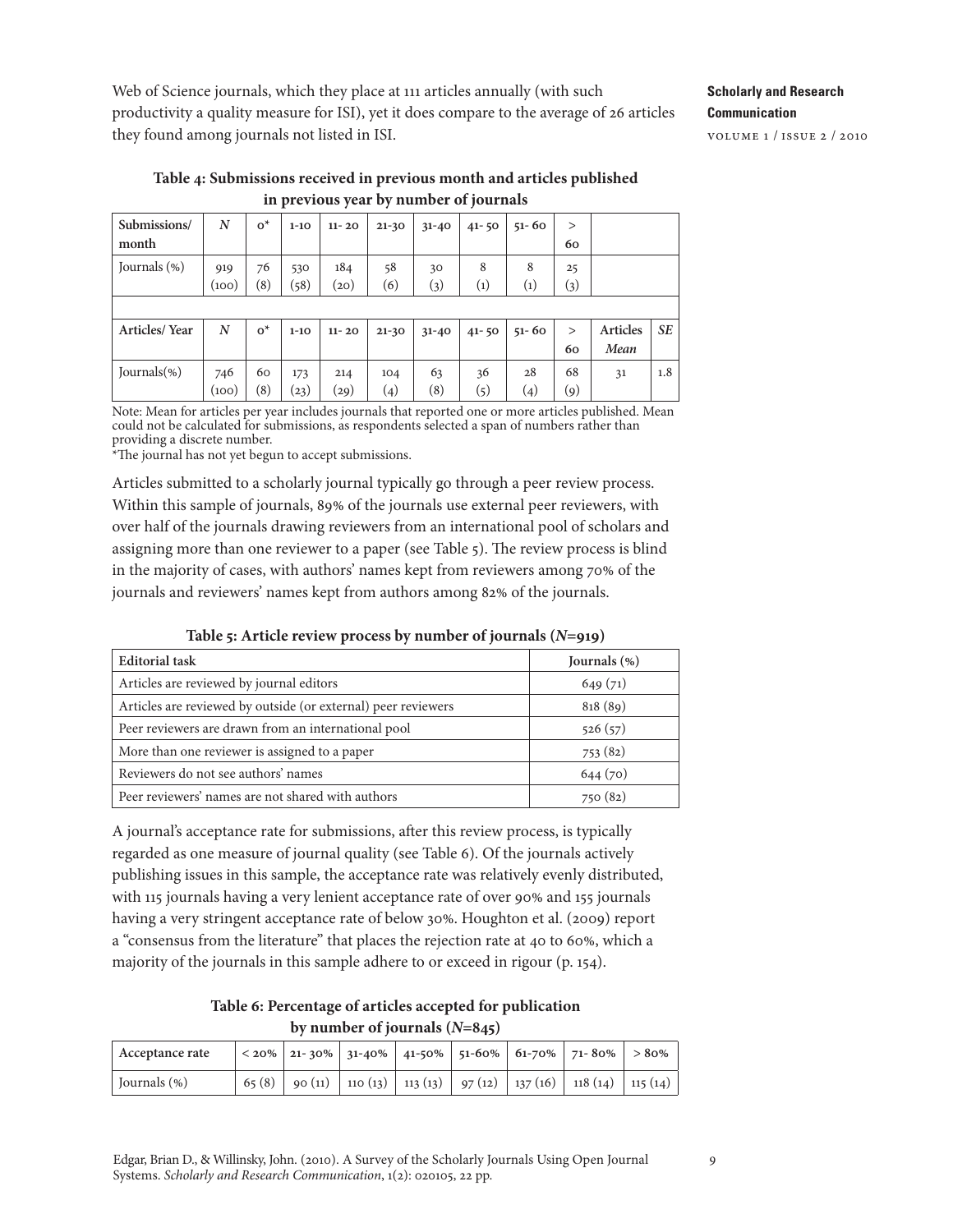#### **3. Journal staffing**

**Scholarly and Research Communication**

volume 1 / issue 2 / 2010

The journals in this sample are staffed, on average, by seven editors, with 30% of the journals operating with more than six editors (see Table 7). The commercial publisher Elsevier, which publishes 2,000 journals, averages 3.5 editors per journal (Elsevier, 2009). The greater number of editors, found in this study, enables the workload to be distributed, a process that is facilitated by having all of the relevant materials on the journal website.9 All of the journals reported that at least one of their editors was doing this job for the first time and at least one of the editors was from another country, speaking to the beneficial mentoring and international collaboration that the journals are fostering. The editors also indicated that they put roughly one day a week into editing the journals, with a few reporting that they work full-time on the journals.

|                            |                  |              |             |                        | ັ                       | ╯                       |                                     |                         |                        |      |           |
|----------------------------|------------------|--------------|-------------|------------------------|-------------------------|-------------------------|-------------------------------------|-------------------------|------------------------|------|-----------|
| No. Editors/<br>journal    | N                | $\mathbf{o}$ | $1 - 5$     | $6 - 10$               | $11 - 15$               | $16 - 20$               | $21 - 25$                           | $26 - 50$               | > 50                   | Mean | <b>SE</b> |
| Editing journal<br>( %)    | 883<br>(100)     | N/A          | 621<br>(70) | 123<br>(14)            | 55<br>(6)               | 29<br>$_{(3)}$          | 16<br>$\rm _{(2)}$                  | 30<br>$\left( 3\right)$ | 9<br>$\left( 1\right)$ | 7    | 0.4       |
| First-time editors<br>(% ) | 746<br>(100)     | 138<br>(19)  | 527<br>(70) | 56<br>$\left(8\right)$ | 14<br>$\left( 2\right)$ | 6<br>(1)                | $\Omega$<br>(o)                     | $\overline{2}$<br>(0)   | 3<br>(o)               | 3    | 0.33      |
| International*<br>( %)     | 761<br>(100)     | 458<br>(60)  | 213<br>(28) | 50<br>(6)              | 18<br>$\left( 2\right)$ | 10<br>$\left( 1\right)$ | $\overline{4}$<br>$\left( 1\right)$ | 6<br>$\left( 1\right)$  | $\mathbf{2}$<br>(o)    | 6    | 0.22      |
|                            |                  |              |             |                        |                         |                         |                                     |                         |                        |      |           |
| Hours/week                 | $\boldsymbol{N}$ | $\mathbf{o}$ | $1 - 5$     | $6 - 10$               | $11 - 15$               | $16 - 20$               | $21 - 25$                           | $26 - 50$               | > 50                   | Mean | <b>SE</b> |
| No. of editors<br>( %)     | 785<br>(100)     | N/A          | 410<br>(52) | 216<br>(28)            | 56<br>(7)               | 59<br>(8)               | 11<br>$_{(1)}$                      | 32<br>$\left( 4\right)$ | 1<br>(o)               | 8    | 0.3       |

**Table 7: Characteristics of editors working on the journals by number of journals**

\*International refers to editors living in countries other than the one that the journal is published in.

In terms of the distribution of publishing tasks, this group of journals represents very active editorial teams, with 76% of the editors engaged in copy editing, 70% involved in proofreading, and 58% taking a hand in laying out the articles (see Table 8). This does not mean that the editors had sole responsibility for these tasks, although this does appear to be the case in at least some instances. There are also journals with paid employees doing copy editing, layout, and proofreading. Students, whether paid or volunteer, play a relatively minor role in the production of these journals, with no more than 10% of the journals deploying students in this way. It is also worth noting that, although OJS is designed to enable the author to participate in both the copy editing (to review copy edits and respond to author queries) and proofreading, in the majority of cases the journals are not involving the authors in these tasks.

| <b>Staff Position</b> | Copy editing (%) | Layout $(\% )$ | Proofreading (%) |
|-----------------------|------------------|----------------|------------------|
| Journal editor        | 695(76)          | 532(58)        | 646(70)          |
| Employee              | 226(25)          | 327(36)        | 239(26)          |
| Article author        | 274(30)          | 139(15)        | 454(49)          |
| Student volunteer     | 79 (9)           | 80(9)          | 82(9)            |
| Student employee      | 73(8)            | 91(10)         | 70(7)            |
| Other volunteer       | 80(9)            | 77(8)          | 94(10)           |

**Table 8: Who does what in the publication process, by number of journals (***N***=919)**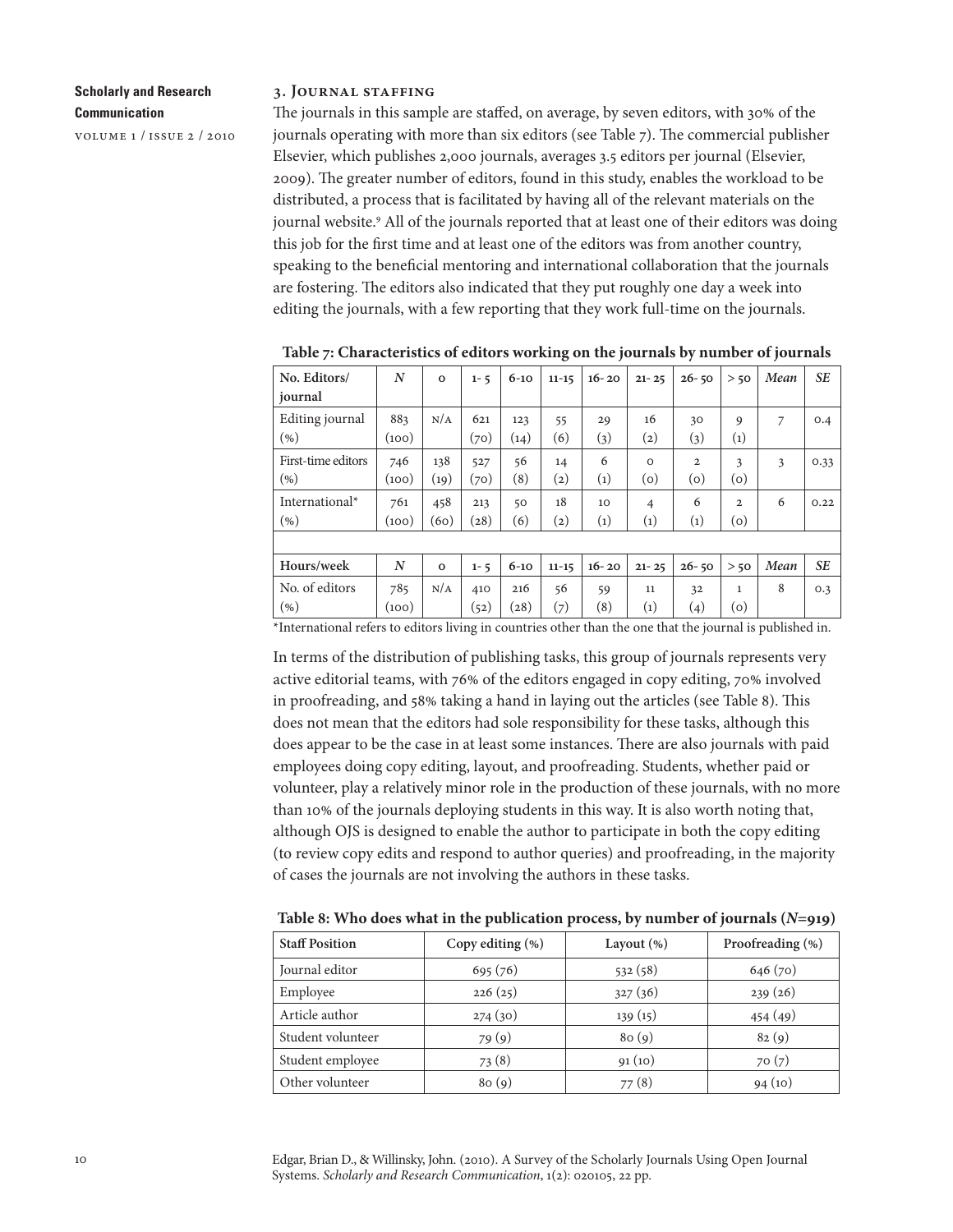Most editors (77%) reported working without compensation from the journal, with only 16% reporting some form of remuneration (see Table 9). Understandably, most editors reported, in another item, that they were motivated to edit the journal by nonmonetary concerns, with "service to community" and "providing new knowledge" topping the list. Among paid employees of the journal, the leading role was the graphic designer, also known as the layout editor (who turns the manuscript into the form of a publishable article). Among paid roles, the layout editor was closely followed by technical support, with 37% of the journals paying a fee for these services. On the other hand, 36% of the journals have unpaid and 25% have paid clerical support, which suggests that OJS is having only very limited success in reducing or replacing this aspect of scholarly publishing, which had been part of the thinking that had gone into its design (Willinsky, 2005). A small percentage of the peer reviewers used by the journals are paid (7%), and this seems to be the case only in the field of economics.

# **Scholarly and Research Communication**

volume 1 / issue 2 / 2010

| Role              | N   | No fee paid $(\%)$ | Fee paid $(\% )$ | $N/A$ $(\% )$ |
|-------------------|-----|--------------------|------------------|---------------|
| Editors           | 829 | 637(77)            | 136(16)          | 56(7)         |
| Journal managers  | 784 | 496(63)            | 196(25)          | 92(12)        |
| Peer reviewers    | 807 | 723(90)            | 53(7)            | 31(4)         |
| Graphic designers | 751 | 262(35)            | 309(42)          | 180(24)       |
| Technical support | 765 | 339(44)            | 281(37)          | 145(19)       |
| Clerical support  | 713 | 257(36)            | 178(25)          | 278(39)       |
| Promotional work  | 708 | 312(44)            | 93(13)           | 303(43)       |

#### **Table 9: Basis of staff participation in journal role by number of journals**

Note. Number in subsample (*N*) refers to those who responded to individual items.

### **4. Journal revenue, expenses, and access policies**

The journals completing this survey are tapping into all of the traditional sources that have been relied upon to fund scholarly publishing (see Table 10). However, while a few journals are bringing in substantial amounts in certain categories, the vast majority are receiving no or relatively small amounts of revenue from these typical channels. The strongest source of revenue comes in the form of subsidies, which a third of the journals reported receiving, at an average \$15,000 per year. These subsidies, as well as grants, may be from the institution, the state, or a donor, and a number of programs exist for the subsidization of scholarly publishing (e.g., Lorimer, Lynch, & Provençal, 2006). There are, as well, the admittedly mysterious "other sources," which 9% of the journals stated as a source of revenue, for an average of \$26,475. Submission fees (used by 3% of the journals) and publication fees (9%), which are often held up as the open access model (although such fees are principally applied in the case of biomedical journals), play a very small part in this class of journals.

Subscriptions, principally from the print edition, were a source of revenue, on average \$7,815, for 25% of the titles in this sample, with 47 journals reporting subscription revenues of less than \$100 a year (but greater than zero), while 10 titles collected over \$10,000 annually. Subscription-related expenses (print, postage, and subscription management) were higher than subscription revenues, on average, leaving a deficit of \$4,174 on average. Only 17 titles out of 247 produced a surplus of more than \$100 from their subscriptions, while 230 journals showed a loss of greater than \$100 a year, suggesting a need for at least a 50% increase in subscription prices (which typically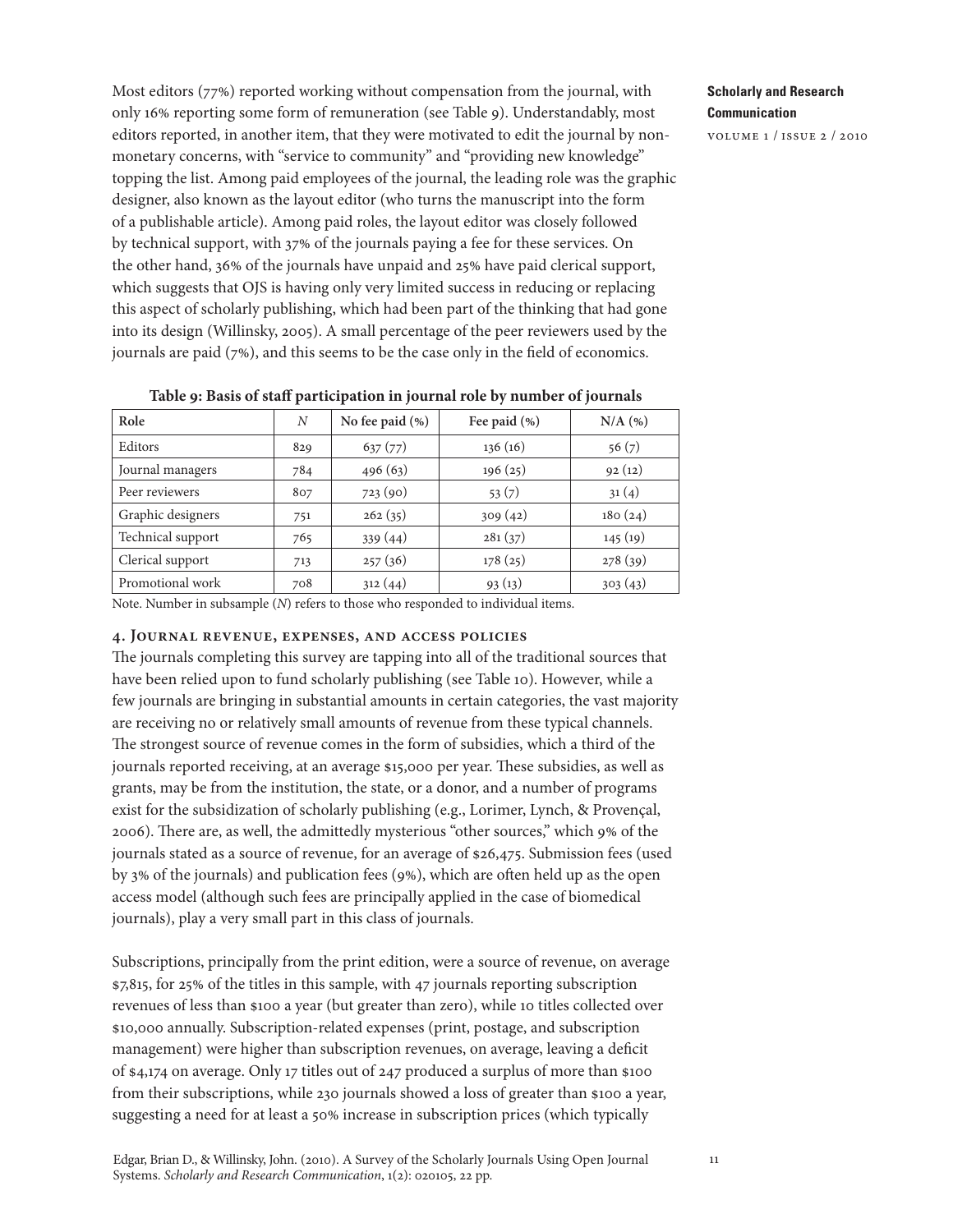volume 1 / issue 2 / 2010

leads to subscription cancellations). Alternatively, the journals might consider dropping print and subscriptions entirely. Yet at the same time, nearly 60% of the subscription journals experienced an increase in subscribers over the previous year (see Table 11). These journals gained an estimated 124 subscribers on average over the previous year (representing a 20% increase in average number of subscribers), although such increases could simply add to the deficit created by subscription-related expenses. The journals that offered free online access did gain somewhat more subscribers (and lost fewer) than titles for which both online and print editions required subscriptions.

| <u>- , </u><br>-- -- 1- |                  |     |                         |                |                         |                |              |              |              |          |           |
|-------------------------|------------------|-----|-------------------------|----------------|-------------------------|----------------|--------------|--------------|--------------|----------|-----------|
| Revenue                 | $\boldsymbol{N}$ | \$0 | $$1-$                   | $$101-$        | \$501-                  | \$1,001-       | \$5,001-     | \$10,001-    | $\geq$       | Mean     | <b>SE</b> |
|                         |                  |     | 100                     | 500            | 1,000                   | 5,000          | 10,000       | 100,000      | \$100K       |          |           |
| Subscriptions*          | 723              | 586 | 47                      | 31             | 15                      | 22             | 12           | 9            | $\mathbf{1}$ | \$7,815  | \$4,915   |
| Advertising             | 697              | 648 | 13                      | 11             | $\overline{\mathbf{3}}$ | 14             | $\mathbf{2}$ | 5            | $\mathbf{1}$ | \$16,807 | \$11,734  |
| Member dues             | 697              | 617 | 26                      | 9              | 8                       | 19             | 10           | 7            | $\mathbf{1}$ | \$5,322  | \$1,977   |
| Publication fees        | 704              | 640 | 19                      | 17             | 5                       | 13             | 5            | 5            | $\circ$      | \$3,188  | \$852     |
| Submission fees         | 704              | 683 | 11                      | 6              | $\mathbf{1}$            | $\overline{2}$ | $\mathbf{1}$ | $\circ$      | $\circ$      | \$867    | \$384     |
| Pay-per-view            | 697              | 688 | 3                       | 3              | $\overline{2}$          | $\circ$        | $\circ$      | $\mathbf{1}$ | $\circ$      | \$2,077  | \$1,745   |
| Reprint fees            | 691              | 649 | 20                      | $\overline{4}$ | 6                       | 8              | $\mathbf{1}$ | 3            | $\circ$      | \$2,200  | \$805     |
| Endowment               | 679              | 672 | $\overline{2}$          | $\mathbf{2}$   | $\overline{2}$          | $\mathbf{1}$   | $\circ$      | $\circ$      | $\circ$      | \$2,303  | \$1,219   |
| Grants                  | 682              | 599 | $\circ$                 | 5              | 3                       | 33             | 15           | 26           | $\mathbf{1}$ | \$15,594 | \$2,754   |
| Fundraising             | 671              | 609 | $\overline{\mathbf{3}}$ | 10             | $\mathbf{Q}$            | 24             | 11           | 5            | $\circ$      | \$6,199  | \$1,735   |
| Subsidies               | 673              | 450 | 11                      | 18             | 23                      | 73             | 32           | 64           | $\mathbf{2}$ | \$15,024 | \$5,433   |
| Other sources           | 534              | 488 | 8                       | $\overline{3}$ | 8                       | 11             | 8            | 7            | $\circ$      | \$26,475 | \$21,674  |

**Table 10: Sources and amounts of annual journal revenue (US\$) by number of journals**

Note: The number in subsample (*N*) refers to those who responded to individual item. Means include only those journals that reported a revenue greater than zero for the item. \*Includes institutional and individual subscriptions.

**Table 11: Change in subscriptions in past year**

| Journals                                     | $\boldsymbol{N}$ | Journals with<br>increase in<br>subscribers | Average<br>increase in<br>subscribers | Journals with<br>no change in<br>subscribers | Journals with<br>decrease in<br>subscribers | Average<br>decrease in<br>subscribers |
|----------------------------------------------|------------------|---------------------------------------------|---------------------------------------|----------------------------------------------|---------------------------------------------|---------------------------------------|
| All journals with<br>subscriptions           | 247              | 145(59%)                                    | 124                                   | 62(25%)                                      | 40 $(16%)$                                  | $-177$                                |
| Print and online by<br>subscription          | 50               | 23(46%)                                     | 108                                   | 19(38%)                                      | 8(16%)                                      | $-480$                                |
| Print by subscription;<br>online open access | 95               | $39(41\%)$                                  | 143                                   | 41(43%)                                      | 14(15%)                                     | $-111$                                |

Note: As this table draws on data from two survey items with different response rates, the response rates of the two subcategories (rows 2 and 3) do not add up to "all journals with subscriptions."

This brings us to the journals' online access policies, which obviously also affect their revenue (see Table 12). Most of the journals in this sample (83%) offer immediate open access to their online content. Among these open access journals, 20% continue to offer a print edition by subscription. A further 8% of the total number of journals provide a form of embargoed access, with their content being made freely available some months after publication. OJS includes a subscription module within the software that can restrict access to subscribers and subscribing institutions, with 11% of the journals requiring subscriptions for both online and print access. In addition, 13% of the journals permit authors to self-archive a copy of their article (typically the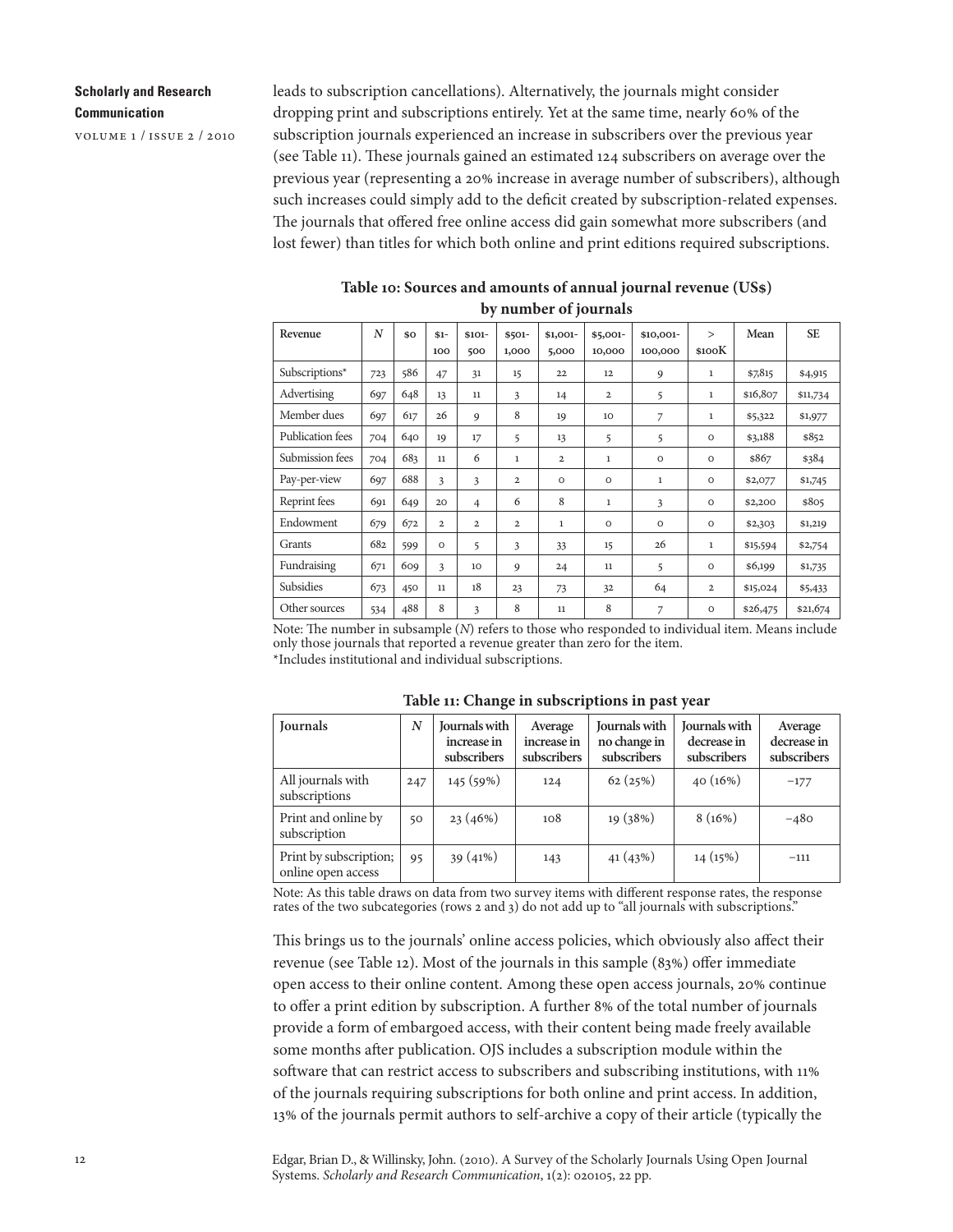final peer-reviewed draft) in an institutional repository or on the author's website (with 1% allowing this only after an embargo period).<sup>10</sup> A further analysis of the data reveals that only 10 of the 87 journals that require subscriptions for both print and online permitted authors to immediately self-archive their work, while a further six permitted a form of embargoed access (pointing to a means of open access that OJS could do more in the future to support and encourage).

# **Scholarly and Research Communication**

volume 1 / issue 2 / 2010

| Policy                                    | Journals (%) |
|-------------------------------------------|--------------|
| Open access to journal content            | 688 (83)     |
| Open access online/subscription for print | 168(20)      |
| Embargoed access                          | 70(8)        |
| Partial open access                       | 15(2)        |
| Permit immediate author self-archiving    | 109(13)      |
| Permit delayed author self-archiving      | 11(1)        |
| Subscription for print and online access  | 87(11)       |

**Table 12: Journal access policies by number of journals (***N***=829)**

Note: Respondents could choose more than one policy.

Although there is strong support for open access within this sample of journals, editors did not rank it highest when asked what mattered most to authors in selecting a journal. Peer review ranked high, with 85% of respondents ranking it very important or most important. Other important factors were journals appearing online (76% very important plus most important), being indexed (63%), and citation rates (61%); possessing an open access policy (at 59%); and the related extent of the readership (57%). When Garvey asked a similar question of researchers, he found that a journal's ability to provide an appropriate audience was "the major basis" for opting to submit to that journal for fourfifths of the authors polled (1979). Indexing, citation counts, and online access may well have complicated the sense of securing the appropriate audience, which used to be far more a matter of researchers reading selected journals rather than researchers searching relevant articles (Tenopir, King, Edwards, & Wu, 2009).

One parallel that is sometimes drawn between open access journals and subscription journals is between "registered readers" and subscribers (see Table 13). The registered reader is sent the table of contents with each new issue and their number represents a level of interest in the journal. Of course, subscriptions do not guarantee readership either, for they may well represent libraries – increasingly likely as individual journal subscribers continue to decline (Tenopir & King, 1998). The survey provided instructions on how to check for the number of registered readers using OJS, and while only 563 journals responded to this item, the average number of readers for those journals that had registered readers (and this option can be turned off in OJS) was 1,155, with the majority of journals coming in under 500. The 278 subscription journals had 611 subscribers, falling well within the broad range of 300 to 3,000 subscribers a recent report stated as typical of scholarly publishing (CEPA, 2008).<sup>11</sup>

In terms of publishing costs for the journals, a similar pattern to revenue unfolds, with some journals accruing expenses for all of the typical items, while not one item was an expense for the majority of journals. Journal printing (averaging \$9,463 annually) was the most common expense, with 40% of the journals noting charges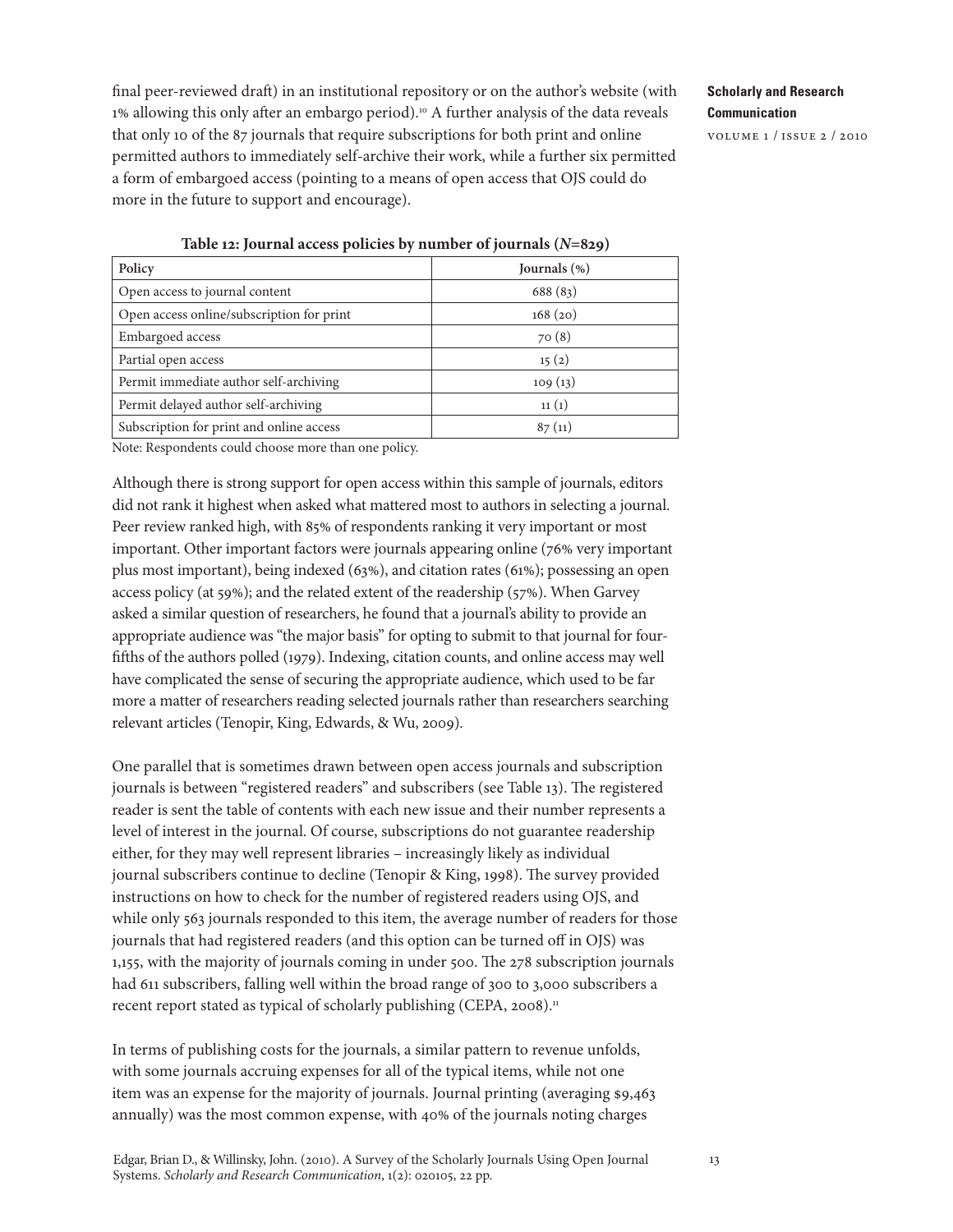volume 1 / issue 2 / 2010

for this item (see Table 14). Postage (average \$2,526) was not far behind, with 37% of the titles recording this as a cost. While the single most expensive item proved to be subscription management costs, with an average of \$12,728 annually, only 4% of journals reported this expense. Still, given the average income from subscriptions of \$7,815 and the continuing questions about the sustainability of print editions, it would seem that journals in this sample may well welcome the initiative among libraries and readers generally to drop print journals and rely entirely on electronic editions (Prabha, 2007). As noted in journal staffing above, the management of the journal is a cash expenditure for at least 37% of these journals (somewhat higher than reported in Table 9), at an average cost of \$9,053 annually, while 24% pay for copy-editing services (average \$3,973), 28% for layout (\$2,756), and 19% for proofreading (\$1,613).

| Registered<br>Readers | $\boldsymbol{N}$ | $\Omega$ | $1-$<br>500 | $501-$<br>1,000 | $1,001-$<br>5,000 | $5,001-$<br>10,000 | 10,001-<br>100,000 | Readers<br>Mean | <b>SE</b> |
|-----------------------|------------------|----------|-------------|-----------------|-------------------|--------------------|--------------------|-----------------|-----------|
| Journals              | 563              | 48       | 387         | 63              | 53                | $\overline{2}$     | 10                 | 1,155           | 281       |
| $(\% )$               | (100)            | (و)      | (69)        | (11)            | (9)               | (o)                | $\rm _{(2)}$       |                 |           |
|                       |                  |          |             |                 |                   |                    |                    |                 |           |
| Subscribers           | $\boldsymbol{N}$ | $\Omega$ | $1-$        | $501 -$         | $1,001-$          | $5,001-$           | 10,001-            | Subscribers     | <b>SE</b> |
|                       |                  |          | 500         | 1,000           | 5,000             | 10,000             | 100,000            | Mean            |           |
| Journals              | 388              | 110      | 214         | 30              | 29                | 3                  | $\mathbf{2}$       | 611             | 98        |
| $(\% )$               | (100)            | (28)     | (55)        | $^{(8)}$        | (8)               | $_{(1)}$           | $_{(1)}$           |                 |           |

**Table 13: Registered readers and subscribers by number of journals**

Note: Means include only those journals that reported some readers or subscribers.

| <b>Expense</b>     | $\boldsymbol{N}$ | \$0 | $$1-$<br>100   | $$101-$<br>500 | \$500-<br>1,000 | \$1,001-<br>5,000 | \$5,000-<br>10,000 | \$10,001-<br>100K | $\mathbf{r}$<br>\$100K | Mean     | <b>SE</b> |
|--------------------|------------------|-----|----------------|----------------|-----------------|-------------------|--------------------|-------------------|------------------------|----------|-----------|
| Editorship         | 657              | 522 | 14             | 23             | 11              | 54                | 14                 | 20                | $\mathbf{1}$           | \$6,442  | \$1,179   |
| Management         | 652              | 474 | 20             | 32             | 24              | 46                | 28                 | 26                | $\overline{2}$         | \$9,053  | \$2,054   |
| Copy editing       | 630              | 478 | 13             | 35             | 35              | 46                | 13                 | 10                | $\circ$                | \$3,973  | \$851     |
| Article layout     | 630              | 454 | 16             | 52             | 32              | 61                | 9                  | 6                 | $\circ$                | \$2,756  | \$619     |
| Proofreading       | 622              | 504 | 15             | 36             | 30              | 30                | 5                  | $\overline{2}$    | $\circ$                | \$1,613  | \$225     |
| Website            | 625              | 457 | 63             | 54             | 31              | 19                | $\circ$            | $\mathbf{1}$      | $\circ$                | \$664    | \$98      |
| Customization      | 599              | 545 | 11             | 21             | 7               | 14                | $\circ$            | $\mathbf{1}$      | $\circ$                | \$1,955  | \$925     |
| Technical          | 617              | 494 | 19             | 38             | 27              | 32                | 3                  | 4                 | $\circ$                | \$2,127  | \$450     |
| Promotion          | 606              | 536 | 17             | 24             | 12              | 13                | $\overline{2}$     | $\overline{2}$    | $\circ$                | \$1,991  | \$753     |
| Subscription costs | 599              | 577 | $\circ$        | 6              | $\overline{2}$  | 10                | $\circ$            | 3                 | $\mathbf{1}$           | \$12,728 | \$9,002   |
| Journal printing   | 635              | 379 | $\overline{4}$ | 29             | 26              | 111               | 39                 | 44                | 3                      | \$9,463  | \$2,055   |
| Postage            | 627              | 396 | 51             | 65             | 49              | 49                | 9                  | 8                 | $\circ$                | \$2,526  | \$541     |
| Other              | 544              | 408 | 22             | 39             | 37              | 29                | 6                  | $\mathbf{2}$      | $\mathbf{1}$           | \$5,447  | \$3,693   |

**Table 14: Annual journal expenses (US\$) by number of journals**

Note: Number in subsample (*N*) refers to those who responded to individual item. Means include only those journals that reported a revenue greater than zero for the item.

A further analysis of expenses was conducted to ascertain the "first copy" cost in preparing an article for publication. This is something of a standard economic measure in the publishing industry and was calculated for this sample of journals by summing the means for editorial, management, copy editing, layout, and proofreading expenses, including those journals that reported zero for these items (which is not otherwise the case for the means in Table 14, as noted). Using the average production of 31 articles annually for this set of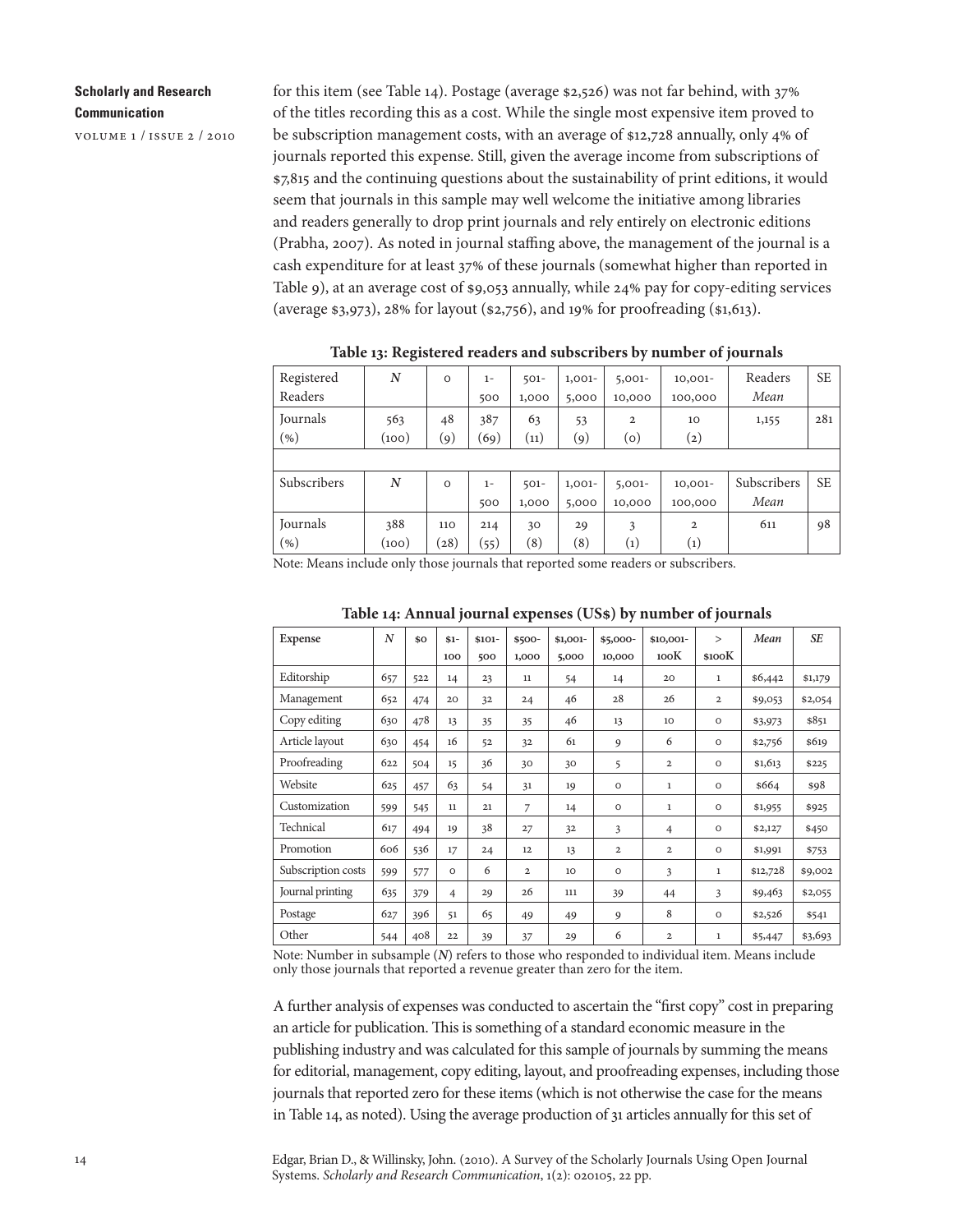journals, the average first-copy cost of an article was \$188.39. This can be compared to firstcopy costs of \$1,784 per article calculated by the Research Information Network, based on a review of the research literature and their own survey (RIN, 2008).<sup>12</sup>

In calculating the total revenues and expenses for individual journals, it appeared that 44% of the journals in the survey reported having zero revenue across all categories of revenue types, that is, they responded with a "0" rather than leaving it blank (see Table 15).13 In addition, 16% were operating at \$1,000 or less in revenue annually. Among those that declared at least one source of revenue, the average annual income was \$28,474. A similar analysis of expenses revealed that a lower proportion (29%) was operating with zero expenses than was operating with zero revenue. An additional 20% declared expenses that did not exceed \$1,000 annually. For journals with expenses, the average annual cost was \$16,951.

While it may be tempting to compare average revenues and expenses in this table, which reveal an annual surplus of 40% (compared to industry leader Elsevier's annual "operating profit margin" of close to 23% in the years 1998 to 2000; McGuigan & Russell, 2008), it may make more sense to calculate the revenue-expense balance by individual journal (see Table 16). This calculation determined that half of the journals were breaking even, while 18% ran a deficit of more than \$1,000 annually, and 13% reported a surplus in excess of \$1,000. A comparison of subscription-related costs (printing, mailing, and subscription management) and subscription revenues suggests that this model leads to an average deficit of roughly \$4,000, while a journal-byjournal analysis points to 17 journals clearing more than \$100 on subscriptions against such costs, while 374 journals roughly broke even, and 230 lost more than \$100.

| Revenues        | $\boldsymbol{N}$ | \$0  | $$1-$ | \$1,001-  | \$10,001- | $>$ \$50 $K$      | Mean     | <b>SE</b> |
|-----------------|------------------|------|-------|-----------|-----------|-------------------|----------|-----------|
|                 |                  |      | 1,000 | 10K       | 50K       |                   |          |           |
| Journals        | 761              | 336  | 120   | 180       | 101       | 24                | \$28,479 | \$9,711   |
| $(\% )$         | (100)            | (44) | (16)  | (24)      | (13)      | (3)               |          |           |
|                 |                  |      |       |           |           |                   |          |           |
| <b>Expenses</b> | $\boldsymbol{N}$ | \$0  | $$1-$ | \$1,001-  | \$10,001- | $>$ \$50 $K$      | Mean     | <b>SE</b> |
|                 |                  |      | 1,000 | 10K       | 50K       |                   |          |           |
| Journals        | 711              | 208  | 139   | 222       | 115       | 27                | \$16,951 | \$5,542   |
| ( %)            | (100)            | (29) | (20)  | $_{(31)}$ | (16)      | $\left( 4\right)$ |          |           |

**Table 15: Total journal revenues and expenses by number of journals**

Note: Means include only those journals that reported revenues/expenses greater than zero.

|          |            | Deficit       |              |            | Even      | Surplus    |             |                  |                   |
|----------|------------|---------------|--------------|------------|-----------|------------|-------------|------------------|-------------------|
| Annual   |            | $-$10,000-$   | $-$ \$5,000- | $-$1,000-$ | $-$ \$99- | $+$ \$100- | $+ $1,001-$ | $+$ \$5,001-     |                   |
| Balance  | $-$10,000$ | 5,001         | 1,001        | 100        | $+99$     | 1,000      | 5,000       | 10,000           | \$10,000          |
| Journals | 38         | 30            | 68           | 80         | 397       | 60         | 51          | 17               | 32                |
| (% )     | (5)        | $\mathcal{A}$ | (و)          | $_{10}$    | (51)      | (8)        | (7)         | $\left 2\right $ | $\left( 4\right)$ |

A final analysis compared journals with either low acceptance rates (30% or lower) or high acceptance rates (70% or greater) across differences in budget, age, access principle, publisher type, and continent status (see Table 17). This analysis revealed that fewer low-

# **Scholarly and Research Communication**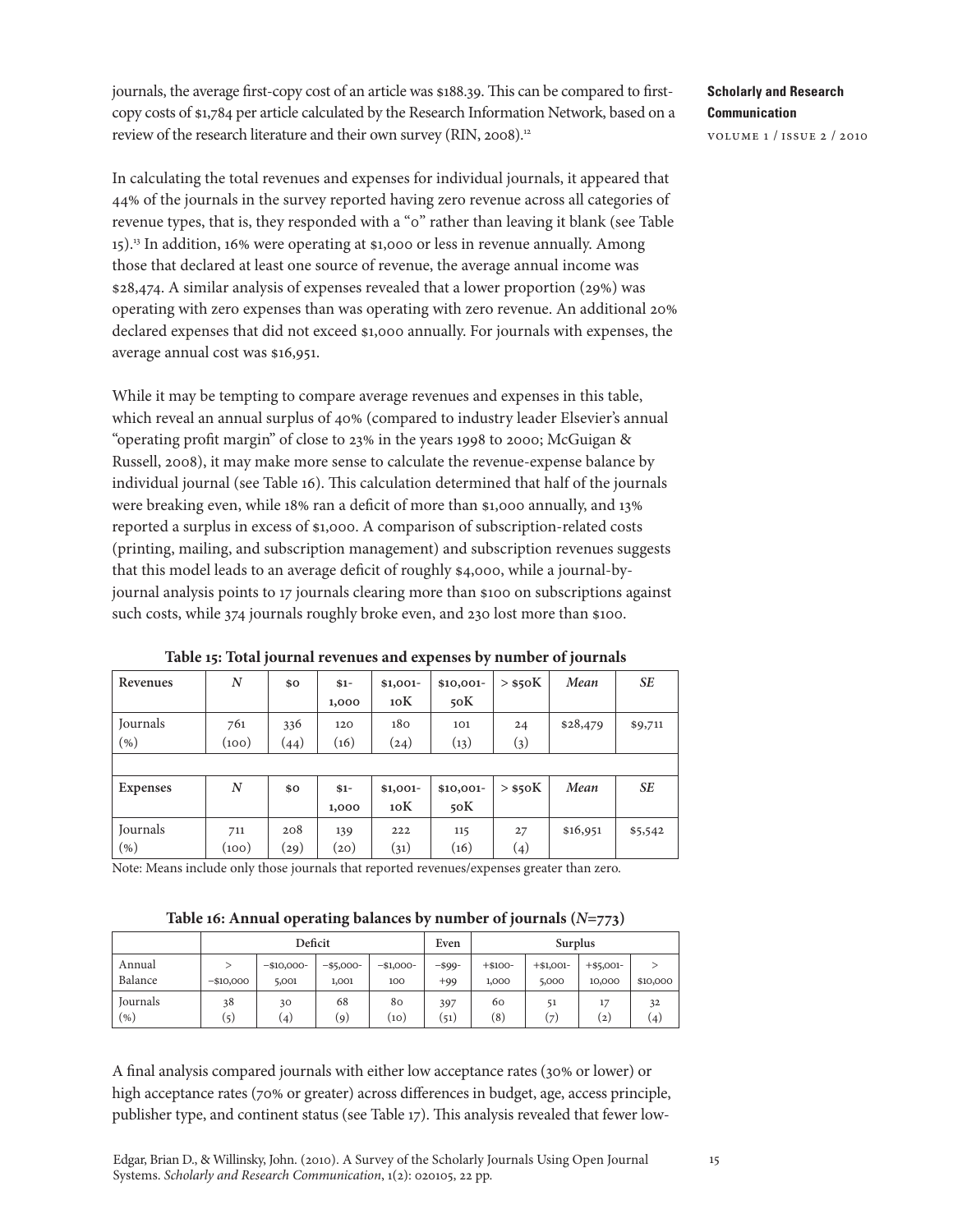volume 1 / issue 2 / 2010

acceptance journals (generally a measure of higher-quality journal content) are found in the "developing" continents of Africa and Latin America, compared to the developed continents. A greater proportion of subscription journals appear to have low acceptance rates than is the case among open access titles. Yet this matter of low acceptance rates does not appear to be a factor in distinguishing between society-sponsored journals and independent groups, nor between modestly and minimally budgeted journals, nor between older and new journals. On the other hand, high acceptance rates tend to be associated with a greater proportion of low- to no-budget journals, which are newer in origin, and which are scholar published rather than society sponsored. These comparisons speak to what it takes to build up and earn a following among authors, yet the high acceptance rates (and thus less discriminating journals) by no means constitute a majority in any of these categories among this sample, while all categories are represented among the journals boasting low acceptance rates.

| <b>Submission Acceptance Rate</b>          | N   | Low Acceptance<br>$(≥$ 30%, $N = 155)$ | <b>High Acceptance</b><br>$(≥70\%, N=233)$ |
|--------------------------------------------|-----|----------------------------------------|--------------------------------------------|
| Modest budget journals (> \$10,000/a)      | 134 | 23(17%)                                | 28(21%)                                    |
| Minimal budget journals $(\leq$ \$1,000/a) | 306 | 49(16%)                                | 106(35%)                                   |
| Older journals $( \leq 1990)$              | 194 | 32(16%)                                | 42(22%)                                    |
| Newer Journals $(>1990)$                   | 612 | 112(18%)                               | 187(31%)                                   |
| Open access (entirely) journals            | 619 | 101(16%)                               | 181(29%)                                   |
| Subscription revenue journals              | 57  | 14(25%)                                | 15(26%)                                    |
| Society-sponsored journals                 | 259 | 56(22%)                                | 65(25%)                                    |
| Independent group                          | 62  | 12(19%)                                | 22(35%)                                    |
| Developed continent                        | 415 | 92(22%)                                | 121(29%)                                   |
| Developing continent                       | 423 | 61(7%)                                 | 110(26%)                                   |

**Table 17: Distribution of journals by high or low submission acceptance rates**

Note: The number (*N*) of journals refers to total number of journals in the category defined by the first column for which submission rates are known.

### **Discussion**

This survey sampled a set of journals that share no more than an open source software platform, Open Journal Systems, which they use to manage and publish their content. Although this provided a relatively narrow focus among journals, the study did have close to 1,000 respondents, placing it among the larger studies of journal editors conducted on any basis. In some senses, this international set of journals drawn from across the disciplines are representative of the long-standing tradition in scholarly publishing. They conduct peer review of their submissions by drawing on an international pool of reviewers, leading to acceptance rates that are, in many although not all cases, comparable to those found among print journals. The journals in this study rely on the interest, energy, and commitment of faculty members and graduate students, much as journals everywhere do, just as these journals rely, as most do, on software systems to reduce clerical and managerial expenses, while facilitating a distribution of workloads among editors.<sup>14</sup>

The journals in this sample are directed by multiple editors and provide the typical range of editorial services for their submissions, if not as often hiring employees to undertake editorial tasks as traditional journals do. These journals owe a debt, if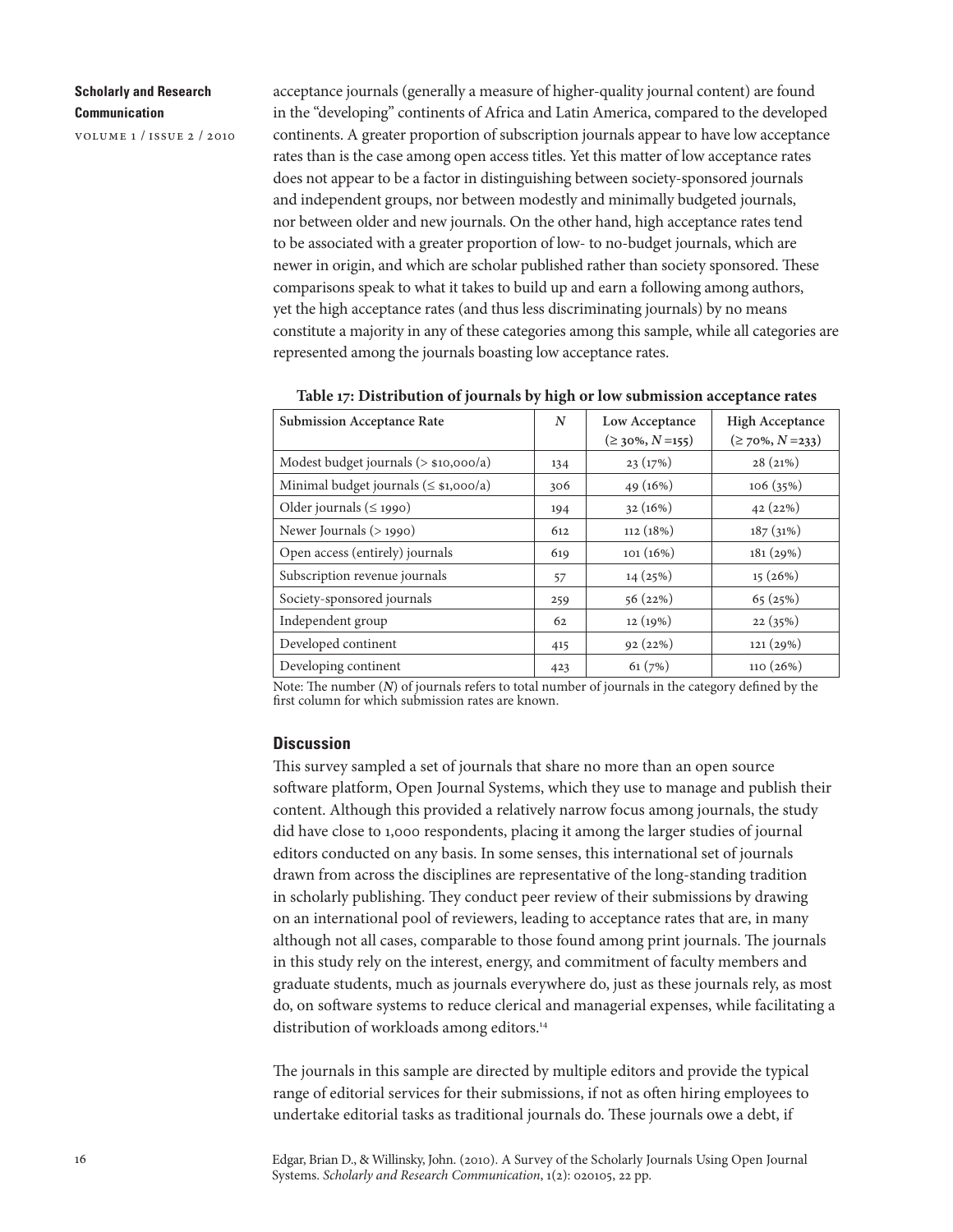perhaps more so than other journals, to the indirect support of Google Scholar for indexing the contents of these journals on publication, making them open to discovery on the same grounds as other journals, while providing readers with a degree of quality control, through Google's page ranking and the citation counts it provides in its search results.

Yet this sample also stands apart from the majority of journals. Where a small number of large commercial publishers now dominate journal publishing (Crow, 2005), this study found that commercial entities formed the smallest category of publisher. The scholarpublisher – or, more accurately, the group-of-scholars-as-publisher – is responsible for the majority of journals in this study, constituting a type that dates back to the earliest days of the journal, when Henry Oldenburg launched the *Philosophical Transactions* as an independent, albeit commercial, venture. The scholar-publisher is now experiencing, this study suggests, a certain renaissance, facilitated by online, open access.<sup>15</sup>

The journals represented in this study also mark an expansion in the global circulation of knowledge. Close to half of the journals in the sample are published in developing countries, contributing, as well, to the growth in these countries of a research and review culture (with all the ramifications for participation in a knowledge-based economy).<sup>16</sup> As part of this growth, the journals that participated in this survey are decidedly younger, with fewer articles publishers, than the larger body of established commercial and society titles, subject to previous surveys. The journals in this sample are further distinguished by two closely related factors. First, open access is vital to their participation in this global circulation of knowledge (given what previous studies have established about traditional start-up costs and the extremely constrained ability of research libraries to take on new titles). Second, open access is made possible for this set of journals by the Internet and open source software, which have reduced publishing and distribution costs.

These journals are also in a position to contribute to future discussions about scholarly communication in light of their budgets, which appear to challenge what is often held up as the necessary and real cost of scholarly publishing, whether to prove the impossibility of open access publishing or to set a publication fee for authors to pay for open access.17 The challenge posed by this set of journals becomes starkly apparent, whether one compares the first-copy costs from this journal sample of \$188.39 per article, at roughly a tenth of the industry standard over the past decade (RIN, 2008), or the annual budget for the majority of these journals, which stands at less than what are held to be the "fixed" costs (\$3,800) of a single article (Ware & Mabe, 2009). These figures bear comparison with work that Ted Bergstrom (2001) did to establish how the quality and quantity of journal content are no longer related to subscription price, when he demonstrated that the best journals in economics, which are published by scholarly societies, cost subscribers five times less per page than the lower-ranked commercially published journals. While the corporate sector takes an increasing share of the journal market, the independent scholar-publisher is proving to be the source of more new titles. This study only adds to the existing evidence attesting to how out of balance and economically irrational the current system of scholarly publishing is, and, by the same token, how important it might be for the academic community, perhaps led by the research libraries and scholarly societies, to seek a more rational and fair way **Scholarly and Research Communication**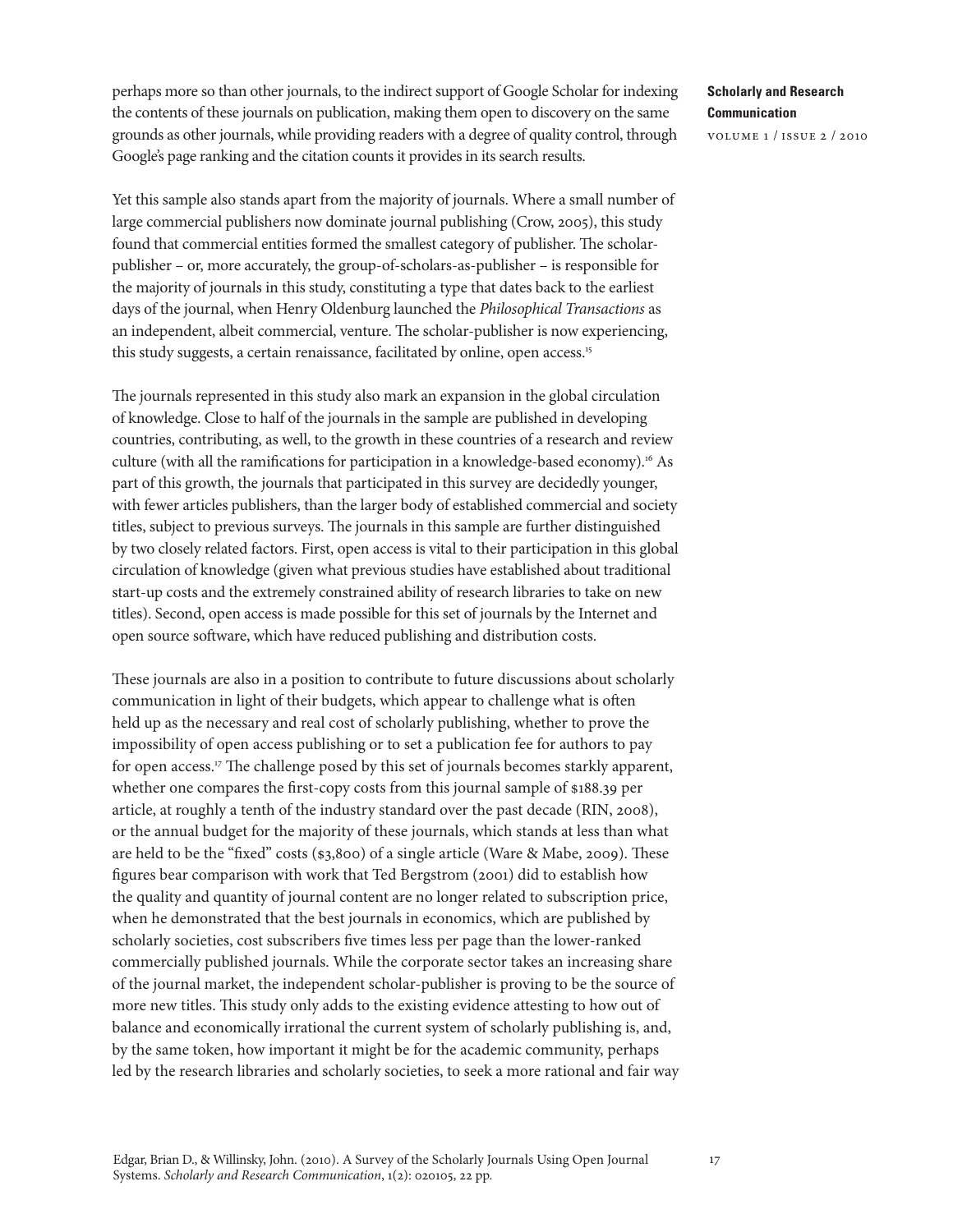volume 1 / issue 2 / 2010

to both raise the overall quality of scholarly communication, which a more equitable distribution of funding would undoubtedly do, while fostering the openness of this marketplace of (peer-reviewed) ideas.

Recently, concerns have been expressed by researchers about journal proliferation more generally (RIN, 2009), and it is true that only a very small number of journals from this community have yet to acquire the high-quality markers of scholarly publishing.<sup>18</sup> On the other hand, and in favor of scholarly largesse, this same Research Information Network study (2009) found that researchers are citing more journal articles than they have in the past, while a long-term series of studies of scientist reading habits shows that they are continuing to increase the number of articles they read from a wider range of journals by drawing on electronic sources (Tenopir, King, Edwards, & Lu, 2009).

### **Conclusion**

Open Journal Systems represents an experiment, now into its eighth year, on the effect that *open source* tools can have on journal publishing. This study documents how such tools have facilitated a revitalization of scholar-published peer-reviewed journals that are produced on a global scale and are universally available. It establishes the degree to which journals deploying OJS may be regarded as part of a larger series of digital-era experiments in scholarly communication, involving not just open access but open data, open archives, open source software, and open research instrumentation initiatives (Atkins et al., 2003). The academic community's commitment to this opening of research and scholarship, is reflected in the extra work it takes to ensure this level of openness, which often involves new systems for managing scholarly community. It reflects among a growing portion of that community a sense of responsibility for, and the value in, sharing what is learned. The priority given to this sharing reflects one of the intellectual properties of this work, which distinguishes it, we are tempted to conclude, from other forms of intellectual property.

This study also adds to the case for rethinking the financing of scholarly communication. The current model of scholarly publishing, with the two principal areas of growth operating at the economic extremes of major corporate publisher and independent collections of scholars, seems highly inefficient, in light of the contribution that both sectors are making to the circulation of knowledge. The scholar-publisher is mounting an effective response to the current hold that large commercial and society publishers have on research library budgets by pursuing a model of cooperative participation in the global circulation of peer-reviewed literature. It then falls to the rest of the academic community, perhaps led by the research libraries, to see that the journals represented by this study figure into future considerations of this multi-billion-dollar investment in scholarly communication (with \$8 billion devoted annually for science, technology, and medicine journals alone; Ware & Mabe, 2009). Such an investment may appear better directed toward underwriting, for the benefit of humankind, universal access to the scholarly literature. Were the academic community willing, there is enough money on the table, this study suggests, to make this a reality in the years ahead.

#### **Notes**

1. On the economic role and place of the open source software more generally, Vance (2009) provides an apt summary: "There's an open-source alternative, and usually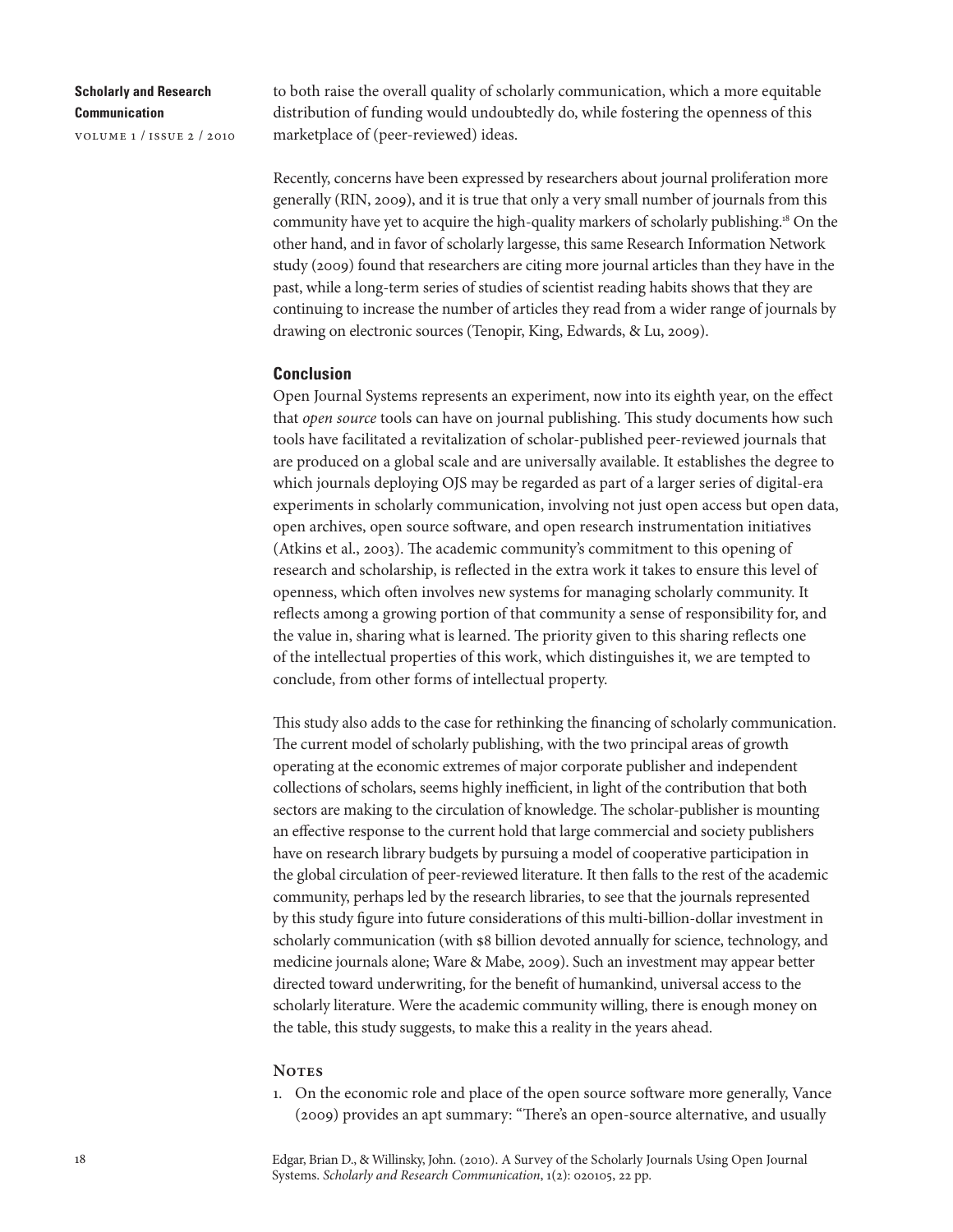a pretty good one to just about major commercial software product. In the last decade, their open-source wares have put a tremendous pricing pressure on their proprietary rivals. Government and corporations have welcomed this competition" (p. B6). Also, on the scholar-publisher, see the Open Access Scholarly Publishers Association, which has a special membership category for OA scientist/scholar publisher (www.oaspa.org).

- 2. On the research expansion following the Second World War, see Tumbleson and Brownson (1954): "Estimates of the Research and Development Board, Department of Defense, indicate that total expenditures for research and development have increased from \$900 million in 1942 to \$2,900 million in 1952. The industrial contribution has gone from \$500 million to \$1,200 million in this ten-year period while that of the federal government increased from \$300 million to \$1,600 million. The university contribution has doubled—from \$50 million to \$100 million in the same period" (p. 357). This was the period when the commercial journals stepped in, providing much-needed outlets for the resulting work (Willinsky, 2009).
- 3. As Donald W. King, Denis D. McDonald, and Nancy K. Roderer (1981) note in their study at this time, "journal resource expenditures" grew 584% between 1960 and 1975, well in excess of the corresponding growth (153%) in research funds during that period (p. 37). In calculating expenditures, King, Macdonald, and Roderer introduce the concept of "donated services" (p. 118), referring to the contributions of author, subject editor, and reviewer, placing the total value of this donation at \$174,300 in 1977, compared to actual publication costs of \$120,400 for the average journal in that year.
- 4. King (2007) cites a study by Page, Campbell, and Meadows (1997) that places the "marketing and sales" (p. 99) costs of starting a journal at \$36,000 to \$56,000 over five years in order to achieve 500 subscribers (2007), a figure that is placed in the areas of 6% to 15% of costs for existing journals by other studies.
- 5. The figure for commercial titles compares well to Raym Crow's (2005) estimates from 2005 for all journals listed in *Ulrich's Periodical Director*, a much more comprehensive source, which places commercial publishers at 63% of the market (with about a quarter of those published on behalf of societies), while scholarly societies still publish 23% of the journals on their own, leaving 15% as "other," such as universities.
- 6. This might be compared to a more recent CEPA study that placed the "total publishing and distribution costs per article" at \$6600, while being clear that this differed by disciplines (CEPA, 2008, p. 6).
- 7. On "article processing fees," see the 2004 Wellcome Trust report, prepared by SQW Inc., with such fees presented as a potential path to open access for a greater circulation of research and a reduced cost per article, as there is no need to "carry any costs for subscription management, license negotiations, or many sales costs" (SQW, 2004, p. 2).
- 8. A follow-up survey in Portuguese, based on the similar questions, is underway in Brazil.
- 9. In the eighteenth century, Denis Diderot emphasized the need for editorial collectives by claiming that "it was impossible for a single editor to issue even a mediocre journal" in writing about journals in the *Encyclopédie*, for "a journal must be the work of a society of scholars" (cited by Kronick, 2004, p. 106).
- 10. While this may not seem necessary for open access journals, it is still a recommended practice in supporting these repositories and for posting preprints prior to publication.
- 11. Kronick (2004) notes that seventeenth-century journals were known to manage with less than 100 subscribers, while some had over 1,000; the first English-language journal, *Philosophical Transactions*, began with an ambitious printing of 1,000 copies.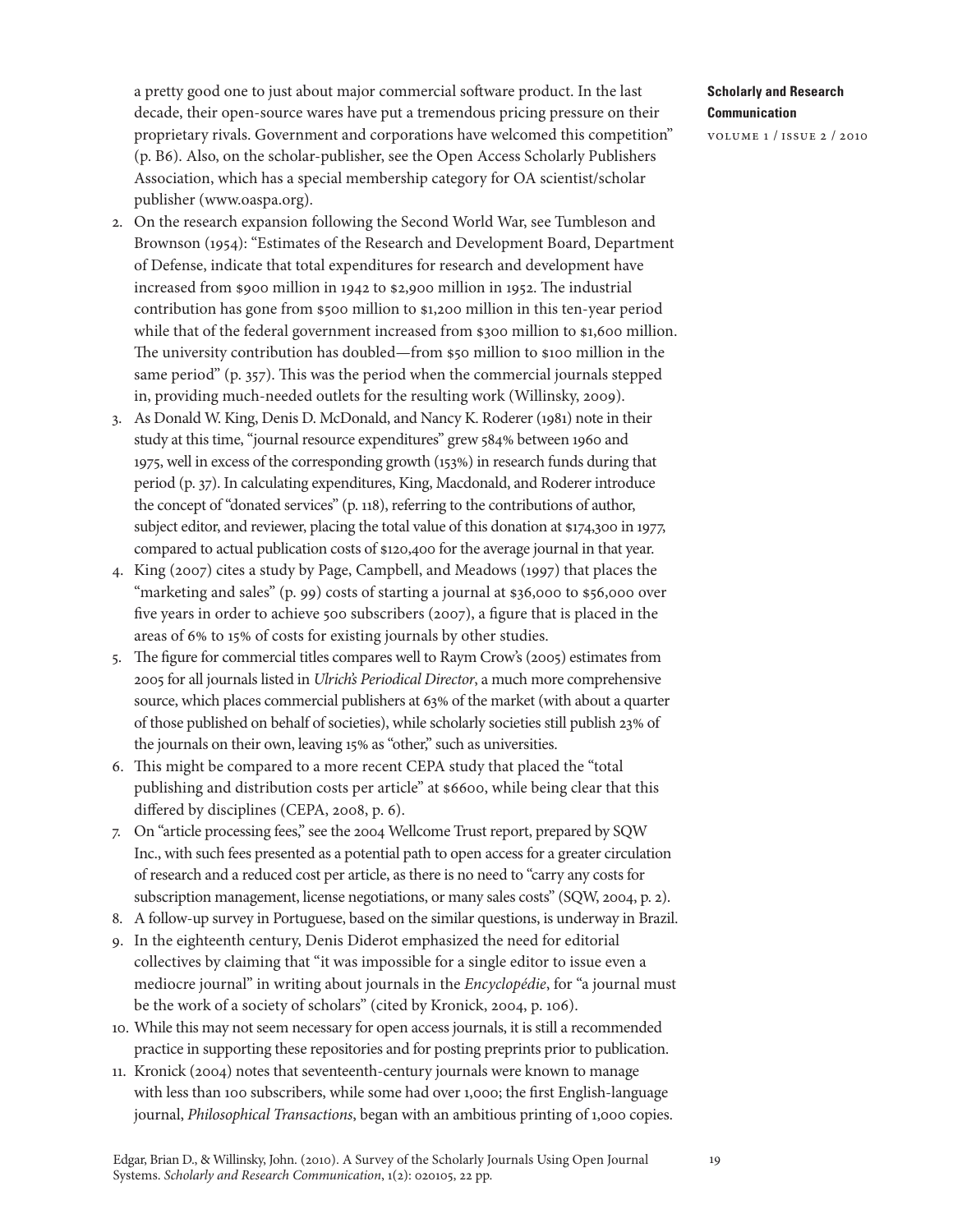volume 1 / issue 2 / 2010

- 12. The RIN notes the accord between its figures and King and Tenopir's (1998) calculations, which used "typical" publishing costs to arrive at a first-copy cost of \$1,950 (while allowing that figures "vary dramatically" among journals and publishers).
- 13. For a detailed description of how a new journal operates (using OJS) on a zero budget through the efforts of colleagues, see Willinsky and Mendis (2007).
- 14. The journals might be said to be running on what King, Macdonald, and Roderer (1981) refer to as "donated services" (p. 118). Yet the university underwrites this donation, by recognizing (if never enough) the service of editors, reviewers, and authors to journals as part of a faculty member's job, which it does for all journals, and it also underwrites the additional expenses (including surpluses and profits) of other journals, as it pays subscription fees.
- 15. This sudden increase in new titles is not without something of a parallel. Ware and Mabe (2009) note that the "growth [in titles] did slightly accelerate in the postwar period 1944–78[,]" (p. 18) largely as a result of commercial journal publishers responding to increased research funding.
- 16. The strong global level of growth among the journals in this sample needs to be compared to the long-term growth rate of journals otherwise, which, as Ware and Mabe (2009) note, has matched the increase of "US R&D workers," (p. 23).
- 17. Colin G. Scanes, *Poultry Science* editor-in-chief, has posted an open letter dated January 20, 2010, to the scholarly world on this theme: "Who is to pay the very real costs of producing journals with this move to open access?" "How many journals will disappear if we go to a completely open access approach?" and "As a journal editor with, at present, a positive cash flow, we can and do waive page charges from papers from institutions in developing countries that cannot afford to pay these. We will not be able to continue this if there is a major reduction in revenue" (Scanes, 2010).
- 18. Among quality markers achieved by journals using OJS, see, for example, *Journal of Legal Analysis* (Harvard University Press); *International Journal of the Commons* (with guest editor, author, and editorial board member 2009 Nobel Laureate in Economics Elinor Ostrom); *Journal of Medical Internet Research* (ISI Web of Science's secondhighest Impact Factor in health sciences); and *Knowledge Management for Development Journal* (taken over by a major corporate publisher, Taylor and Francis).

#### **References**

- Atkins, D., Droegemeier, K. K., Feldman, S. I., Garcia-Molina, H., Klein, M. L., Messerschmitt, D. G., Messina, P., Ostriker, J. P., & Wright, M. H. (2003). *Revolutionizing science and engineering through cyberinfrastructure: Report of the National Science Foundation Blue-Ribbon Advisory Panel on cyberinfrastructure*. Washington, DC: National Science Foundation.
- Bergstrom, Theodore C. (2001). Free labor for costly journals? *Journal of Economic Perspectives, 15*, 183-198. URL: http://www.econ.ucsb.edu/~tedb/Journals/jeprevised.pdf [November 25, 2008].
- Björk, B-C., Roos, A., & Lauri, M. (2009). Scientific journal publishing: Yearly volume and open access availability. Paper 391. *Information Research, 14*(1). URL: http://InformationR.net/ir/14-1/ paper391.html [March 29, 2010].
- Cambridge Economic Policy Associates (CEPA). (2008). *Activities, costs and funding flows in the scholarly communications system in the UK*. A report commissioned by the Research Information Network, London.
- Crow, Raym. (2005). *Description of mixed market for peer reviewed scholarly journals*. Unpublished paper. Scholarly Publishing and Academic Resources Coalition (SPARC), Washington, DC.
- Cyzyk, M., & Choudhury, S. (2008). *A survey and evaluation of open-source electronic publishing sys-*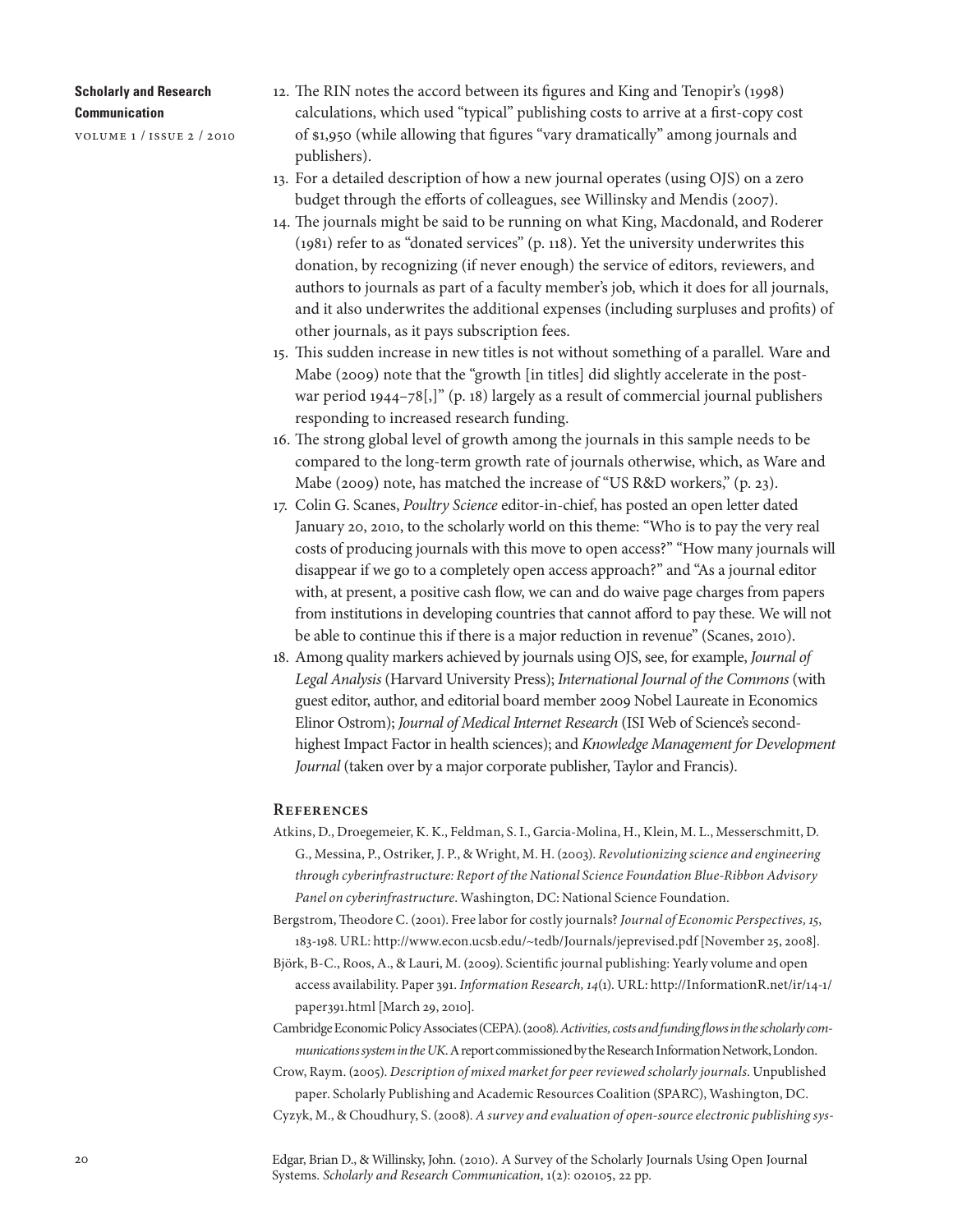*tems*. Unpublished paper. Baltimore, MD: Sheridan Libraries, Johns Hopkins University. URL: https://wiki.library.jhu.edu/display/epubs [March 29, 2010].

- Davis, P. M., Lewenstein, B. V., Simon, D. H., Booth, J. G., & Connolly, M. J. L. (2008). Open access publishing, article downloads, and citations: Randomised controlled trial. *BMJ* [British Medical Journal], *337*(a568). URL: http://www.bmj.com/cgi/doi/10.1136/bmj.a568. [March 29, 2010].
- Elsevier. (2009). *Elsevier at a glance*. Kidlington, UK: Elsevier. URL: http://www.elsevier.com/wps/ find/intro.cws\_home/ataglance [March 29, 2010].
- Eysenbach, G. (2006). Citation advantage of open access articles. *PLoS Biology* [Public Library of Science], *4*(5). URL: http://dx.doi.org/10.1371/journal.pbio.0040157.
- Fry, Bernard M., & White, Herbert S. (1976). *Publishers and libraries: A study of scholarly and research journals*. Lexington, MA: Lexington Books.

Garvey, W. D. (1979). *Communication: The essence of science*. London: Pergamon.

- Harnad, S., Brody, T., Vallieres, F., Carr, L., Hitchcock, S., Gingras, Y., Oppenheim, C., Hajjem, C., & Hilf, E. (2008). The access/impact problem and the Green and Gold roads to open access: An update. *Serials Review, 34*(1), 36-40. URL: http://eprints.ecs.soton.ac.uk/15852 [March 29, 2010].
- Hitchcock, S. (2009). The effect of open access and downloads ('hits') on citation impact: A bibliography of studies. Unpublished paper. Open Citation Project. URL: http://opcit.eprints.org/oacitationbiblio.html [November 25, 2008].
- Houghton, J. W., Rasmussen, B., Sheehan, P. J., Oppenheim, C., Morris, A., Creaser, C., Greenwood, H., Summers, M., & Gourlay, A. (2009, January). *Economic implications of alternative scholarly publishing models: Exploring the costs and benefits*. A report to the UK Joint Information Systems Committee (JISC) with both UK- and Australia-based teams. URL: http://www.jisc.ac.uk/ media/documents/publications/rpteconomicoapublishing.pdf [March 29, 2010].
- King, Donald W. (2007). The cost of journal publishing: A literature review and commentary. *Learned Publishing, 20*, 85-106. URL: http://www.alpsp.org/ForceDownload.asp?id=455 [March 29, 2010].
- King, D. W., McDonald D. D., & Roderer, N. K. (1981). *Scientific journals in the United States: Their production, use and economics*. Stroudsburg, PA: Hutchinson Ross.
- King D. W., & Tenopir, C. (1998). *Economic cost models of scientific scholarly journals*. Paper presented to the ICSU Press Workshop, March 31 to April 2. Oxford, UK: Keble College. URL: http:// www.bodley.ox.ac.uk/icsu/kingppr.htm [March 29, 2010].

Kronick, David A. (1961). *History of scientific publications*. New York, NY: Scarecrow.

- Kronick, David A. (2004). *"Devant le deluge" and other essays on early modern scientific communication*. Lanham, MD: Scarecrow.
- Lorimer, R., Lynch, L., & Provençal, J. (2006). *Augmenting print: Planning for online journal publishing by social sciences and humanities journals in Canada*. Burnaby, BC: Canadian Association of Learned Journals & Simon Fraser University. URL: http://www.sshrc.ca/site/about-crsh/publications/cajl\_report\_e.pdf [March 29, 2010].
- Machlup, Fritz, & Leeson, Kenneth, & Associates. (1978). *Information through the printed word: The dissemination of scholarly, scientific, and intellectual knowledge: Vol. 2. Journals*. New York, NY: Praeger.
- McGuigan, G. S., & Russell, R. D. (2008). The business of academic publishing: A strategic analysis of the academic journal publishing industry and its impact on the future of scholarly publishing. *Electronic Journal of Academic and Special Librarianship, 9*(3). URL: http://southernlibrarianship.icaap.org/content/v09n03/mcguigan\_g01.html [March 29, 2010].
- Office of Science Information Service (OSIS). (1964). *Characteristics of scientific journals 1949-1959*. NSF Publication No. 64-20. Washington, DC: National Science Foundation.

Open Access Scholarly Publishers Association. [Website]. URL: http://www.oaspa.org [March 29, 2010]. Page, G., Campbell, R., & Meadows, J. (1997). *Journal publishing*. Cambridge, UK: Cambridge University Press. Prabha, C. (2007). Shifting from print to electronic journals in ARL university libraries. *Serials Review, 33*(1), 4-13.

### **Scholarly and Research Communication**